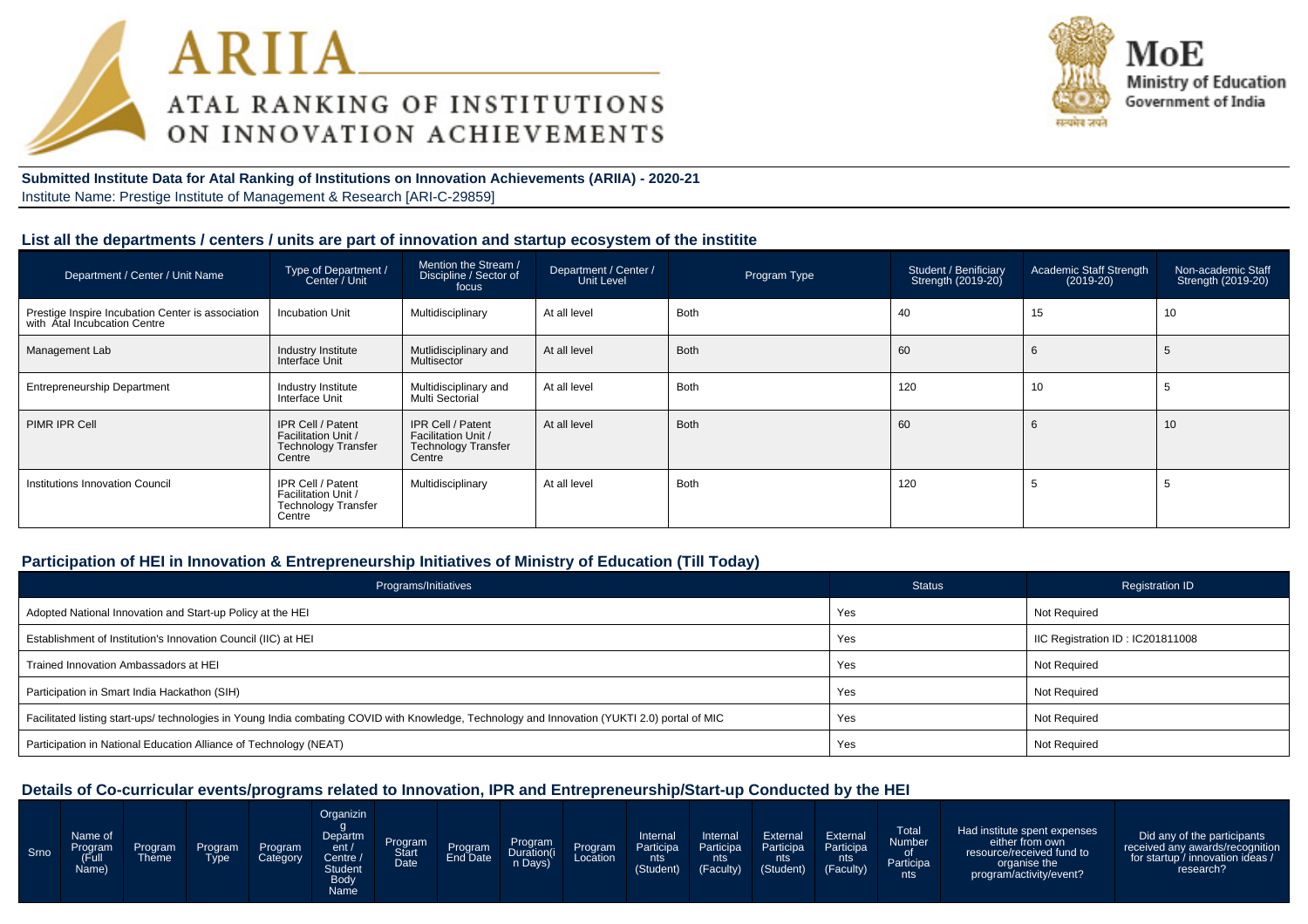## **Details of Co-curricular events/programs related to Innovation, IPR and Entrepreneurship/Start-up Conducted by the HEI**

| $\overline{1}$ | My Story<br>Innovator<br>'s Life<br>and<br>Crossroa<br>$d -$<br>Motivatio<br>nal<br>Speak | Entrepre<br>neurship/<br>Startup              | Mentorin<br>g<br>Session | Institute<br>Lead<br>Activity | Prestige<br>$\textsf{IIC}$ in<br>associati<br>on with<br>Prestige<br>Institute<br>of<br>Manage<br>ment and<br>Research<br>, Indore                                                   | 04-09-20<br>19<br>00:00:00              | 04-09-20<br>19<br>00:00:00              | $\mathbf{1}$ | Within<br>Campus  | 200 | 8              | 50           | $\mathbf 0$ | 258 | 15000<br><b>Total Expense</b><br>Amount<br>Incurred by<br>Institute to<br>Organise the<br>Program (In<br>Rupees) | No                                                                                                                                                                                                                                                                                |
|----------------|-------------------------------------------------------------------------------------------|-----------------------------------------------|--------------------------|-------------------------------|--------------------------------------------------------------------------------------------------------------------------------------------------------------------------------------|-----------------------------------------|-----------------------------------------|--------------|-------------------|-----|----------------|--------------|-------------|-----|------------------------------------------------------------------------------------------------------------------|-----------------------------------------------------------------------------------------------------------------------------------------------------------------------------------------------------------------------------------------------------------------------------------|
| 2              | Exo<br>Lifestyle                                                                          | Entrepre<br>neurship/<br>Startup <sup>1</sup> | Exposure<br>visit        | Institute<br>Lead<br>Activity | <b>PIMR</b><br><b>MHRD</b><br><b>INSTITU</b><br>TE.<br><b>INNOVA</b><br><b>TION</b><br><b>COUNCI</b><br>Lin<br>associati<br>on with<br>AIC-<br><b>PRESTI</b><br><b>GE</b><br>Inspire | 29-09-20<br>19<br>00:00:00              | 29-09-20<br>19<br>00:00:00              |              | Outside<br>Campus | 64  | 6              | $\mathbf{0}$ | $\Omega$    | 70  | 10000<br><b>Total Expense</b><br>Amount<br>Incurred by<br>Institute to<br>Organise the<br>Program (In<br>Rupees) | No                                                                                                                                                                                                                                                                                |
| 3              | <b>Best</b><br>Advertisi<br>ng<br>Campaig<br>n                                            | Entrepre<br>neurship/<br>Startup              | Ideation                 | Student<br>Lead<br>Activity   | <b>PIMR</b><br>Innovatio<br>n Cell<br>(MHRD)<br>under the<br>associati<br>on of<br>Marketin<br>g Club<br>(M-Hi)                                                                      | 07-02-20<br>20<br>00:00:00              | 07-02-20<br>20<br>00:00:00              | $\mathbf 1$  | Within<br>Campus  | 60  | $\overline{4}$ | $\mathbf 0$  | $\Omega$    | 64  | 15000<br><b>Total Expense</b><br>Amount<br>Incurred by<br>Institute to<br>Organise the<br>Program (In<br>Rupees) | 1st Position<br>Award /<br>Position /<br>Recognition<br>Secured<br>Best<br>Title of<br>Advertising<br>Innovation /<br>Campaign<br>Start-up<br>Secured the<br>Award /<br>Recognition<br>Idea/Innova<br>Award/Recog<br>nition/Achieve<br>tion/Prototy<br>ment<br>pe<br>Received for |
| $\overline{4}$ | A<br>Session<br>on<br>Meditatio<br>n is<br>important<br>for<br>balance<br>life            | Entrepre<br>neurship/<br>Startup              | Motivatio<br>nal speak   | Student<br>Lead<br>Activity   | Prestige<br>Institute<br>of<br>Manage<br>ment<br>(PIMR)<br><b>MHRD</b><br>IIC under<br>the<br>associati<br>on of<br>Marketin<br>g Club<br>$(M-Hi)$                                   | 18-01-20<br>20 <sup>°</sup><br>00:00:00 | 18-01-20<br>20 <sup>°</sup><br>00:00:00 |              | Within<br>Campus  | 100 | 9              | $\mathbf{0}$ | $\Omega$    | 109 | 10000<br><b>Total Expense</b><br>Amount<br>Incurred by<br>Institute to<br>Organise the<br>Program (In<br>Rupees) | No                                                                                                                                                                                                                                                                                |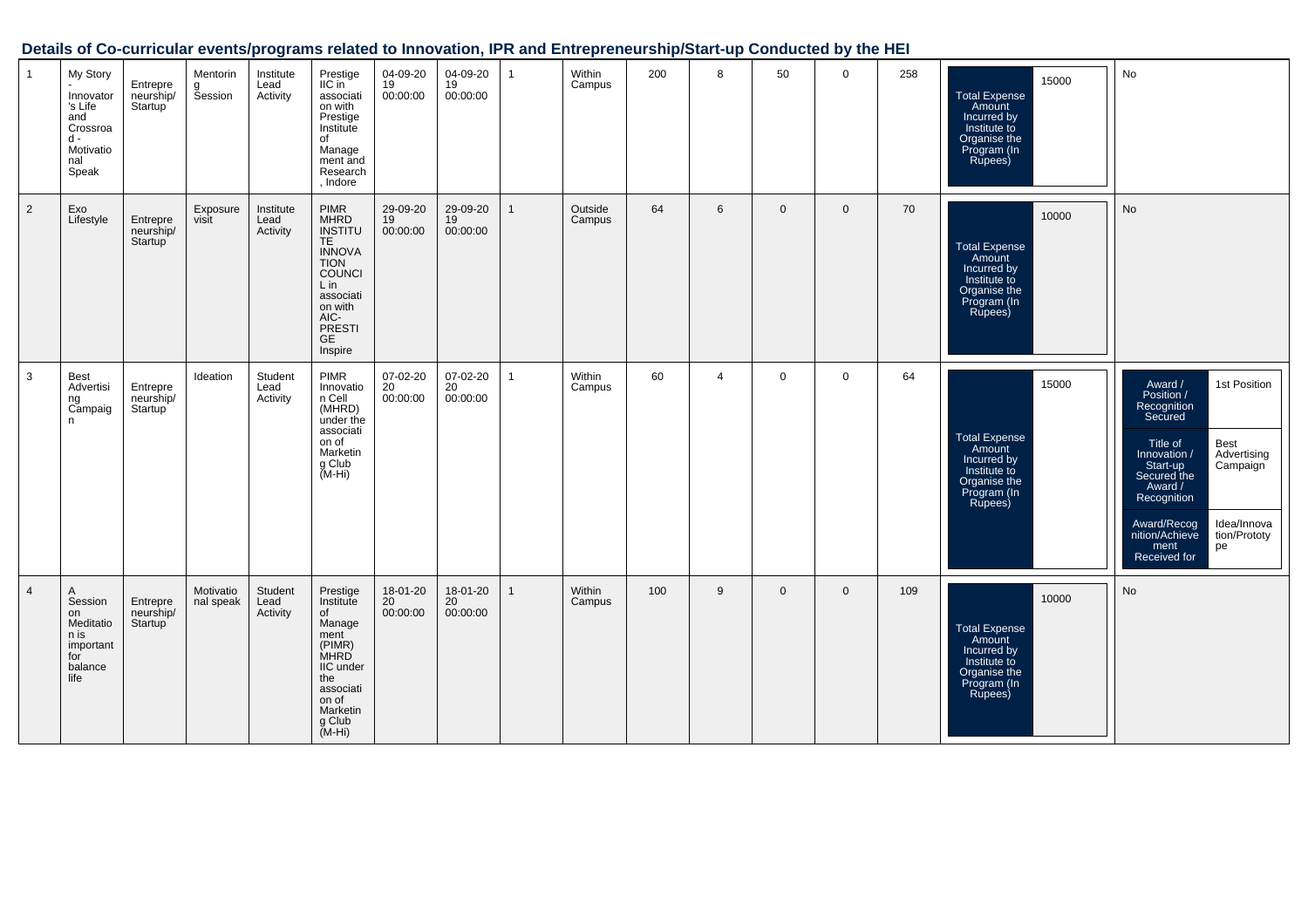#### **Details of Co-curricular events/programs related to Innovation, IPR and Entrepreneurship/Start-up Conducted by the HEI**

| 5               | QUIZPIC<br>ABLE<br>ME-DO<br>U HAVE<br>THE 'M'<br><b>FACTOR</b> | IPR,<br>Entrepre<br>neurship/<br>Startup <sup>'</sup> | B-Plan<br>Competiti<br>ons | Student<br>Lead<br>Activity   | <b>PIMR</b><br><b>MHRD</b><br>IIC under<br>the<br>associati<br>on of<br>Marketin<br>g Club<br>$(M-Hi)$   | 12-10-20<br>19<br>00:00:00 | 12-10-20<br>19<br>00:00:00 | 1               | Within<br>Campus  | 45  | $\overline{4}$ | $\mathbf 0$  | $\mathsf{O}$ | 49  | 15000<br><b>Total Expense</b><br>Amount<br>Incurred by<br>Institute to<br>Organise the<br>Program (In<br>Rupees) | Postition<br>Award /<br>Position /<br>Recognition<br>Secured<br>Winner - 3<br>Title of<br>Innovation /<br>positions<br>Start-up<br>Secured the<br>Award /<br>Recognition<br>Idea/Innova<br>Award/Recog<br>nition/Achieve<br>tion/Prototy<br>ment<br>pe<br>Received for |
|-----------------|----------------------------------------------------------------|-------------------------------------------------------|----------------------------|-------------------------------|----------------------------------------------------------------------------------------------------------|----------------------------|----------------------------|-----------------|-------------------|-----|----------------|--------------|--------------|-----|------------------------------------------------------------------------------------------------------------------|------------------------------------------------------------------------------------------------------------------------------------------------------------------------------------------------------------------------------------------------------------------------|
| $6\phantom{1}6$ | M Fest<br>2020                                                 | Entrepre<br>neurship/<br>Startup                      | Exhibition                 | Student<br>Lead<br>Activity   | PIMR<br>Innovatio<br>n Cell<br>(MHRD)<br>under the<br>associati<br>on of<br>Marketin<br>g Club<br>(M-Hi) | 08-02-20<br>20<br>00:00:00 | 08-02-20<br>20<br>00:00:00 | $\mathbf{1}$    | Within<br>Campus  | 700 | 34             | $\mathbf{0}$ | $\mathbf 0$  | 734 | No                                                                                                               | No                                                                                                                                                                                                                                                                     |
| $\overline{7}$  | Industry<br>Visit<br>2020                                      | Entrepre<br>neurship/<br>Startup                      | Exposure<br>visit          | Institute<br>Lead<br>Activity | Marketin<br>g club of<br>Prestige<br>Institute<br>of<br>Manage<br>ment and<br>Research<br>, Indore       | 26-02-20<br>20<br>00:00:00 | 01-03-20<br>20<br>00:00:00 | $5\overline{5}$ | Outside<br>Campus | 22  | $\overline{2}$ | $\mathbf 0$  | $\mathbf 0$  | 24  | No                                                                                                               | No                                                                                                                                                                                                                                                                     |
| 8               | How to<br>accept<br>Failures                                   | Entrepre<br>neurship/<br>Startup                      | Motivatio<br>nal speak     | Student<br>Lead<br>Activity   | PIMR<br>Innovatio<br>n Cell<br>(MHRD)<br>under the<br>associati<br>on of<br>Marketin<br>g Club<br>(M-Hi) | 11-02-20<br>20<br>00:00:00 | 11-02-20<br>20<br>00:00:00 | 1               | Within<br>Campus  | 150 | $\mathbf{3}$   | $\mathbf{0}$ | $\mathbf 0$  | 153 | No                                                                                                               | No                                                                                                                                                                                                                                                                     |
| 9               | Digital<br>Marketin<br>g and<br>Importan<br>ce                 | Entrepre<br>neurship/<br>Startup                      | Motivatio<br>nal speak     | Student<br>Lead<br>Activity   | PIMR<br>MHRD<br>IIC under<br>the<br>associati<br>on of<br>Marketin<br>g Club<br>(M-Hi)                   | 11-10-20<br>19<br>00:00:00 | 11-10-20<br>19<br>00:00:00 | 1               | Within<br>Campus  | 210 | 2              | $\mathbf 0$  | $\mathbf 0$  | 212 | No                                                                                                               | No                                                                                                                                                                                                                                                                     |

# Details of Students, Faculties/Staff Participation/Representation in Co-curricular events/programs related to Innovation, IPR and Entrepreneurship/Start-up at the State,<br>National and (or) International Level (Organized by

**No Data Flled!**

## **List the Academic Programs on Innovation, IPR and Entrepreneurship Development Offered During the Academic Period (2019-20)**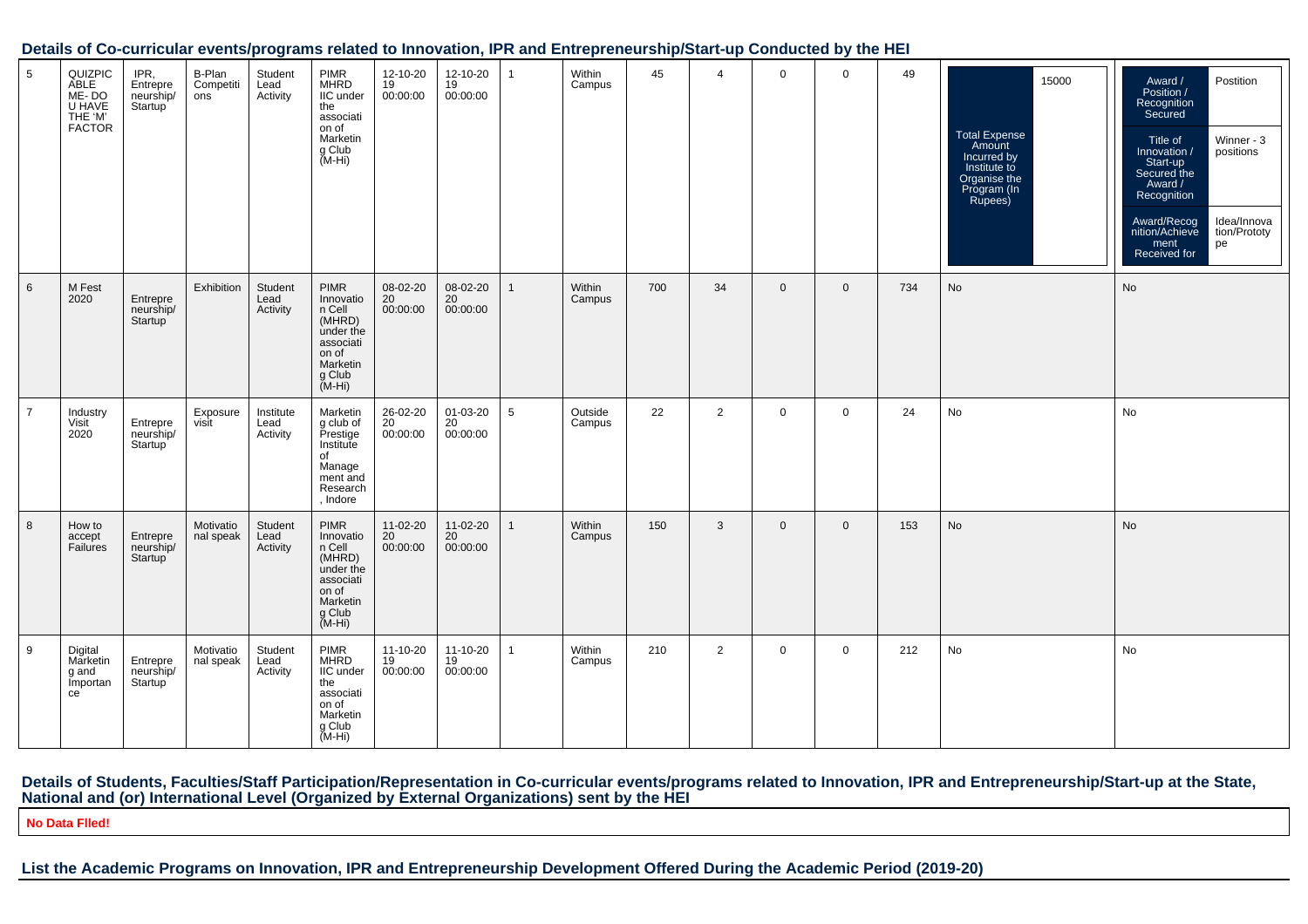| Srno           | <b>Title of Course/Subject</b><br>Offered             | Program Theme                           | <b>Type of Course</b>                 | <b>Course Offering</b><br>Department/Centr<br>e/Unit Name | Level of<br>Course                                                            | Program<br>Start Date | Program End<br><b>Date</b> | Program<br>Duration(in Days) | <b>Mode of Delivery</b> | <b>Total Numbers of</b><br>Participants | Total Numbers of<br><b>Contact Hours of Course</b><br>(Minimum 30 Contact<br>hours) |
|----------------|-------------------------------------------------------|-----------------------------------------|---------------------------------------|-----------------------------------------------------------|-------------------------------------------------------------------------------|-----------------------|----------------------------|------------------------------|-------------------------|-----------------------------------------|-------------------------------------------------------------------------------------|
| $\mathbf{1}$   | Entrepreneurship                                      | Entrepreneurship/Startup                | Elective/Core<br><b>Credit Course</b> | Bachelor                                                  | bachelor of<br>computer<br>application                                        | 07-09-2019            | 26-12-2019                 | 111                          | Offline                 | 80                                      | 40                                                                                  |
| $\overline{2}$ | Entrepreneurship and<br><b>Project Management</b>     | Entrepreneurship/Startup                | Elective/Core<br><b>Credit Course</b> | <b>Bachelor</b>                                           | <b>MBA</b><br>Personnel<br>Administratio<br>n                                 | 26-07-2019            | 20-12-2019                 | 148                          | Offline                 | 60                                      | 77                                                                                  |
| $\mathbf{3}$   | Entrepreneurship Eco<br>System                        | Entrepreneurship/Startup                | Elective/Core<br><b>Credit Course</b> | Master                                                    | <b>MBA Full</b><br>Time<br>(Entreprenue<br>rship Minor<br>Specializatio<br>n) | 26-07-2019            | 20-12-2019                 | 148                          | Offline                 | 15                                      | 77                                                                                  |
| $\overline{4}$ | Entrepreneurship                                      | Entrepreneurship/Startup                | Elective/Core<br><b>Credit Course</b> | <b>Master</b>                                             | Master of<br>Mass<br>Communicati<br>on                                        | 01-01-2020            | 25-05-2020                 | 146                          | Online                  | 20                                      | 40                                                                                  |
| 5              | <b>Opportunity Recognition</b><br>and Forecasting     | Entrepreneurship/Startup                | Elective/Core<br><b>Credit Course</b> | Master                                                    | <b>MBA Full</b><br>Time<br>(Entrepreneu<br>rship<br>Specializatio<br>n)       | 26-07-2019            | 20-12-2019                 | 148                          | Offline                 | 20                                      | 77                                                                                  |
| 6              | Entrepreneurship                                      | Entrepreneurship/Startup                | Elective/Core<br><b>Credit Course</b> | Master                                                    | <b>MBA</b>                                                                    | 17-01-2020            | 16-05-2020                 | 121                          | Online                  | 65                                      | 40                                                                                  |
| $\overline{7}$ | Corporate Planning and<br><b>Strategic Management</b> | IPR.<br>Entrepreneurship/Startup        | Elective/Core<br><b>Credit Course</b> | Master                                                    | <b>MBA</b><br>International<br><b>Business</b>                                | 26-07-2019            | 20-12-2019                 | 148                          | Offline                 | 60                                      | 77                                                                                  |
| 8              | Decision Making Skills                                | Entrepreneurship/Startup,<br>Innovation | Elective/Core<br><b>Credit Course</b> | Master                                                    | Master of<br><b>Business</b><br>Administratio<br>n<br>Department              | 26-07-2019            | 20-12-2019                 | 148                          | Offline                 | 197                                     | 77                                                                                  |
| 9              | Entrepreneurship                                      | Entrepreneurship/Startup                | Elective/Core<br><b>Credit Course</b> | <b>Bachelor</b>                                           | Bachelor of<br><b>Business</b><br>Administratio<br>n<br>Department            | 27-01-2020            | 25-05-2020                 | 120                          | Online                  | 120                                     | 40                                                                                  |
| 10             | Entrepreneurship                                      | Entrepreneurship/Startup                | Elective/Core<br>Credit Course        | <b>Master</b>                                             | <b>MBA</b><br>Marketing<br>Management                                         | 23-01-2020            | 22-06-2020                 | 152                          | Online                  | 64                                      | 40                                                                                  |
| 11             | <b>Business Plan and Project</b><br>Report            | Entrepreneurship/Startup                | Elective/Core<br><b>Credit Course</b> | Master                                                    | <b>MBA Full</b><br>Time<br>(Entrepreneu<br>rship<br>Specializatio<br>n)       | 17-01-2020            | 16-05-2020                 | 121                          | Online                  | 14                                      | 40                                                                                  |

# **LiList the Employment Generation Skill Development Programs Organized by the HEI on Innovation, IPR and Entrepreneurship Development During the Academic Period (2019-20)**

**No Data Flled!**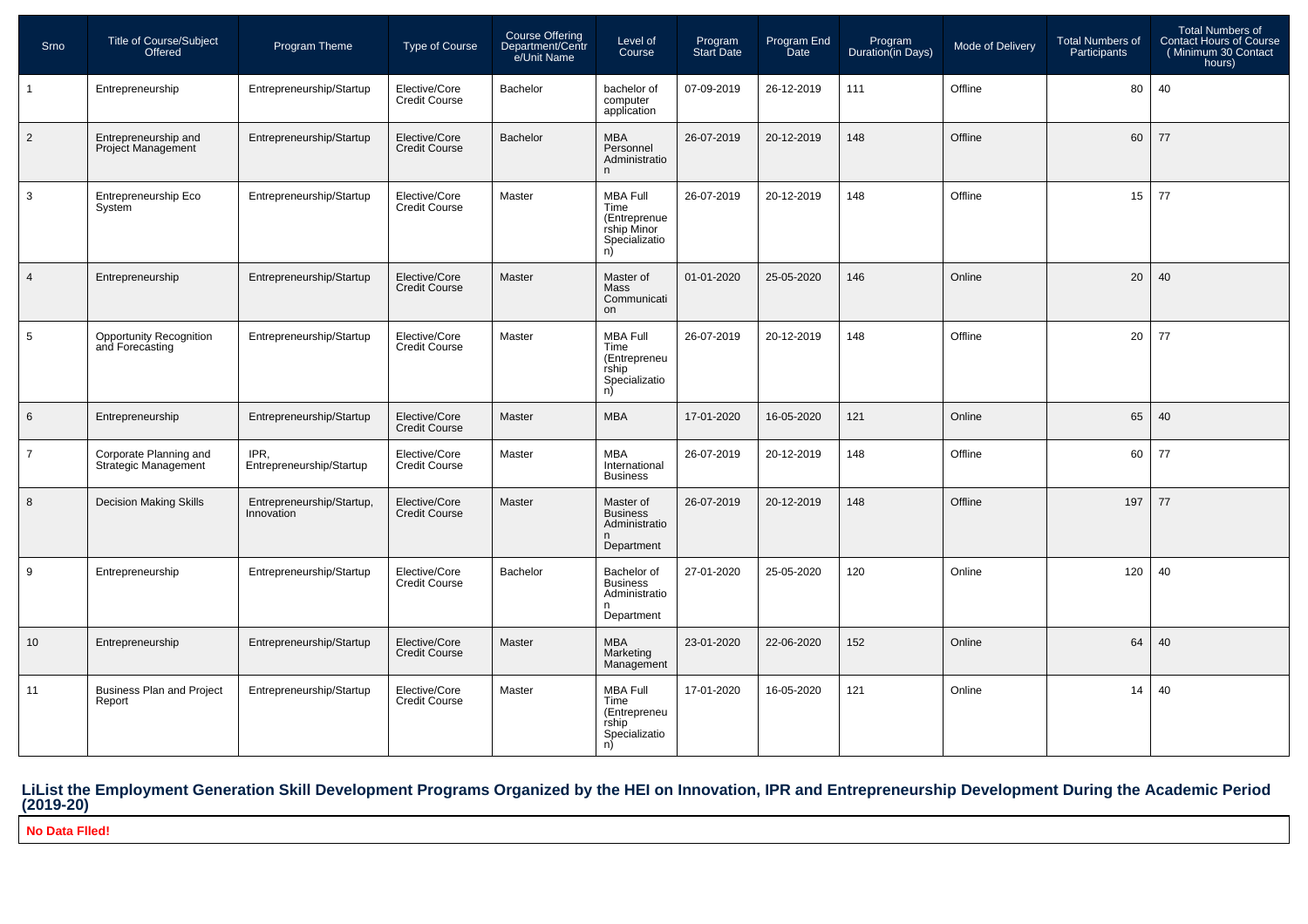## List the Full Time Faculties had with a Degree (UG/PG/PhD) in Innovation/IPR/Entrepreneurship and (or) Received Specialized Training program of I&E, IPR (MDP, EDP,<br>FDP, Short-term Certificate Course, of minimum 30 hours Du **(2019-20)**

| Srno | <b>Faculty Name</b>    | Department/Centre/Unit Name     | Designation                | Do you have a degree in I&E & IPR? | Had the faculty received training on I&E &<br>IPR during AY 2019-20 |
|------|------------------------|---------------------------------|----------------------------|------------------------------------|---------------------------------------------------------------------|
|      | Dr. Ranjana Patel      | Management - AIC                | Associate Professor        | No                                 | No                                                                  |
|      | Dr. Manisha Singhai    | Management-IIC                  | Associate Professor        | No                                 | No                                                                  |
|      | Mr. Jitendra Patel     | Management - IIC                | <b>Assistant Professor</b> | No                                 | No                                                                  |
|      | Mr. Akhilesh Dubey     | Management Lab                  | <b>Assistant Professor</b> | No                                 | <b>No</b>                                                           |
|      | Mr. Amreesh Beohar     | IIC                             | Trainer                    | No                                 | No                                                                  |
|      | Vinay Singhal          | AIC Prestige Inspire Foundation | Trainer                    | No                                 | <b>No</b>                                                           |
|      | Dr. Priyanka Mokshmarg | AIC Prestige Inspire Foundation | Trainer                    | No                                 | No                                                                  |

#### **List Idea/Innovation Centric Student Clubs Are Functional at the HEI with Access to Co-working Space/Work-stations for Students with Facilities & Equipment Available topromote and Support Innovation, Entrepreneurship and IPR Activities in Campus**

| Srno | Name of Student Club  | Type of Club    | Year of Establishment | Type of Facilities<br>Available at the Club | <b>Student Club</b><br>with Access to<br>Other I&E<br>Facilities at the<br>HEI | No of<br>Programs/Activiti<br>es Organized by<br>During the AY<br>2019-20 | <b>Student Club</b><br><b>Team Lead</b><br>Name | <b>Student Club Team</b><br>Lead Email            | <b>Student Club Team</b><br>Lead Phone |
|------|-----------------------|-----------------|-----------------------|---------------------------------------------|--------------------------------------------------------------------------------|---------------------------------------------------------------------------|-------------------------------------------------|---------------------------------------------------|----------------------------------------|
|      | Entrepreneurship Club | Innovation Club | 2018                  | Co-working Space                            | Pre-Incubation<br>Unit                                                         |                                                                           | Dr. Vipin<br>Choudhary                          | vipin_choudhary@pimr   9302105123<br>indore.ac.in |                                        |

## **List the Pre-Incubation Facility (Tinkering Lab/Makers' Space/Design Centre/New Gen IEDC/IEDC/EDC/Innovation Centre/Startup Cell) (>= 600 Sq. Ft. Floor Area)**

| Srno | Name of Pre-<br><b>Incubation Centre</b> | Type of<br>Facility | Year of<br>Establishme<br>$\mathbf{r}$ | Type of<br>Facilities<br>Available at<br>the Centre | Pre-Incubation<br>with Access to<br>Other I&E<br>Facilities at the<br>HEI | Name of the<br>Funding<br>Schemes<br>Available<br>with Pre-<br><b>Incubation</b><br>Unit, if any<br>(Optional) | <b>Facility Details</b> | <b>Total Nos of Dedicated</b><br>Executive/Management<br>team Strength Engaged at<br>the Facility | Had the Pre-Incubation<br>Unit Provided any<br>Funding Support for<br>Idea/Prototype/Innovati<br>on Development and<br>implementation during<br>the Financial Year<br>2019-20 | Had institute<br>Generated Income<br>either from Services<br>Offered by Pre-<br>Incubation<br>Centre/Facilities? | Had institute spent expenses either<br>from own resource/received fund<br>towards Establishment/Operation<br>of Pre-Incubation Centre/Facilities? |
|------|------------------------------------------|---------------------|----------------------------------------|-----------------------------------------------------|---------------------------------------------------------------------------|----------------------------------------------------------------------------------------------------------------|-------------------------|---------------------------------------------------------------------------------------------------|-------------------------------------------------------------------------------------------------------------------------------------------------------------------------------|------------------------------------------------------------------------------------------------------------------|---------------------------------------------------------------------------------------------------------------------------------------------------|
|------|------------------------------------------|---------------------|----------------------------------------|-----------------------------------------------------|---------------------------------------------------------------------------|----------------------------------------------------------------------------------------------------------------|-------------------------|---------------------------------------------------------------------------------------------------|-------------------------------------------------------------------------------------------------------------------------------------------------------------------------------|------------------------------------------------------------------------------------------------------------------|---------------------------------------------------------------------------------------------------------------------------------------------------|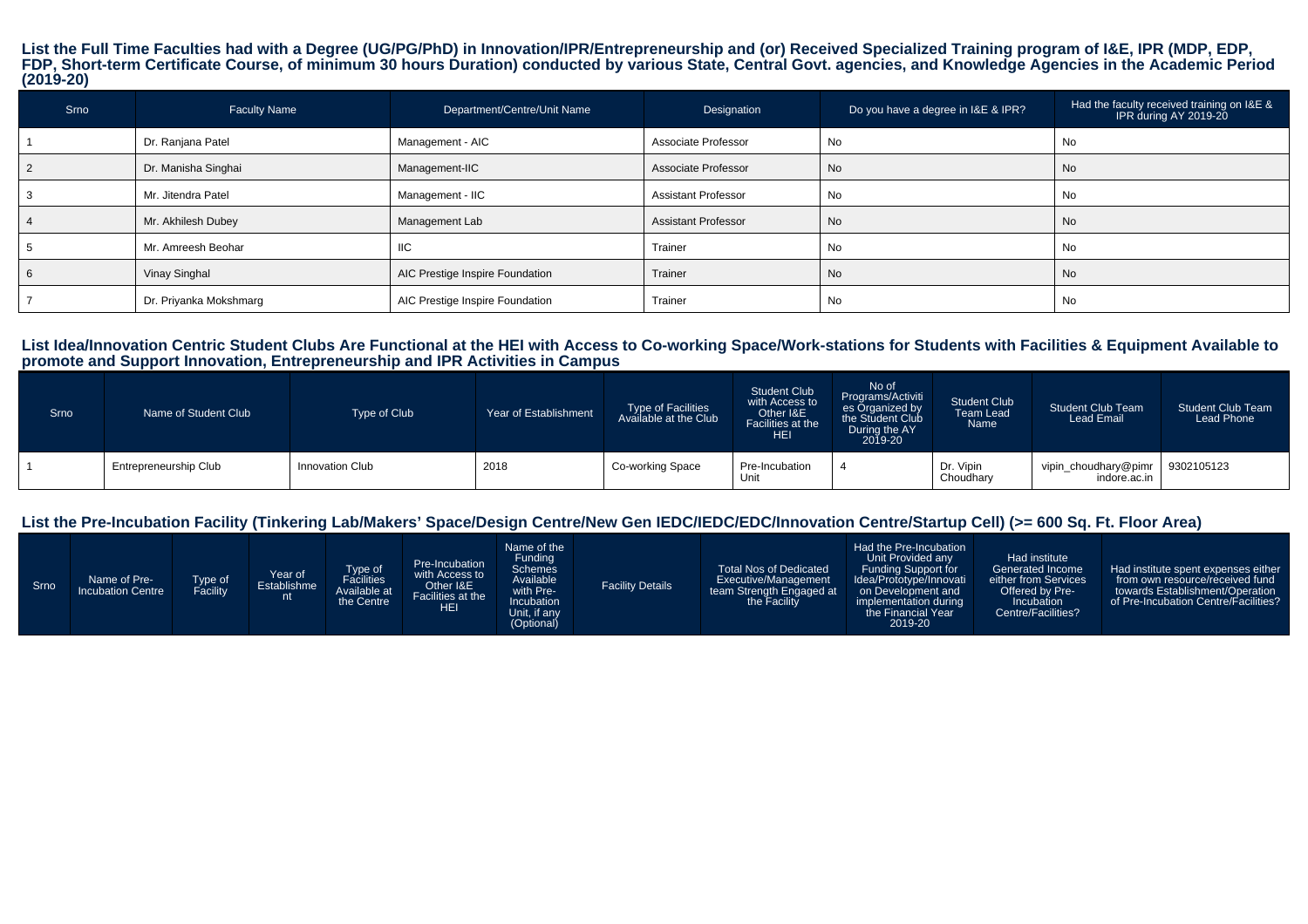## **List the Pre-Incubation Facility (Tinkering Lab/Makers' Space/Design Centre/New Gen IEDC/IEDC/EDC/Innovation Centre/Startup Cell) (>= 600 Sq. Ft. Floor Area)**

| $\mathbf{1}$   | Management Lab                               | Startup Cell         | 2018                   | Work<br>Stations                                                                     | Incubation Unit                        | Incubation<br>Unit                            | Facility<br>Incharge<br>Name<br>Facility<br>Incharge<br>Email<br>Facility<br>Incharge<br>Phone | Prof.<br>Akhiles<br>h.<br>Dubey<br>akhiles<br>h_dube<br>y@pim<br>rindore<br>.ac.in<br>999353<br>1878 | 97 | Yes                          | Yes<br>Total<br>Annual<br>Income<br>from<br>Training<br>and Skill<br>Develop<br>ment <sup>1</sup><br>Services<br>$(\ln$<br>Rupees)<br>Total<br>Annual<br>Income<br>from<br>(Technic<br>al and<br><b>Business</b><br>Mentorin<br>g<br>Services<br>(In<br>Rupees)<br>Total<br>Annual<br>Income<br>from<br>Office<br>Space<br>and<br>Rental<br><b>Services</b><br>to Start-<br>ups/Inno<br>vators<br>(In<br>Rupees) | 59000<br>164500<br>$\mathbf 0$ | Yes                                                                                                                  |
|----------------|----------------------------------------------|----------------------|------------------------|--------------------------------------------------------------------------------------|----------------------------------------|-----------------------------------------------|------------------------------------------------------------------------------------------------|------------------------------------------------------------------------------------------------------|----|------------------------------|------------------------------------------------------------------------------------------------------------------------------------------------------------------------------------------------------------------------------------------------------------------------------------------------------------------------------------------------------------------------------------------------------------------|--------------------------------|----------------------------------------------------------------------------------------------------------------------|
|                |                                              |                      | Source of Grant / Fund |                                                                                      |                                        |                                               | Agency Name                                                                                    |                                                                                                      |    | Agency Type                  |                                                                                                                                                                                                                                                                                                                                                                                                                  |                                | Total Grants / Funds Received by Pre-<br>Incubation & Incubation Centre / Facilities<br>exists in Campus (In Rupees) |
|                | Institute's Own Fund / Resource              |                      |                        |                                                                                      |                                        | Prestige Institute of Management and Research |                                                                                                |                                                                                                      |    | <b>Educational Institute</b> |                                                                                                                                                                                                                                                                                                                                                                                                                  | 175000                         |                                                                                                                      |
| $\overline{2}$ | AIC-PRESTIGE<br>INSPRIE<br><b>FOUNDAITON</b> | Innovation<br>Centre | 2018                   | Co-working<br>Space, 3D<br>Printing &<br>Prototype<br>Equipment,<br>Work<br>Stations | Incubation<br>Unit, Innovation<br>Labs | Incubation<br>Unit, Innovati<br>on Labs       | Facility<br>Incharge<br>Name<br>Facility<br>Incharge<br>Email<br>Facility<br>Incharge<br>Phone | Dr.<br>Ranjan<br>a Patel<br>ranjana<br>$\_$ patel<br>@pimri<br>ndore.<br>ac.in<br>932988<br>5198     | 10 | Yes                          | No                                                                                                                                                                                                                                                                                                                                                                                                               |                                | Yes                                                                                                                  |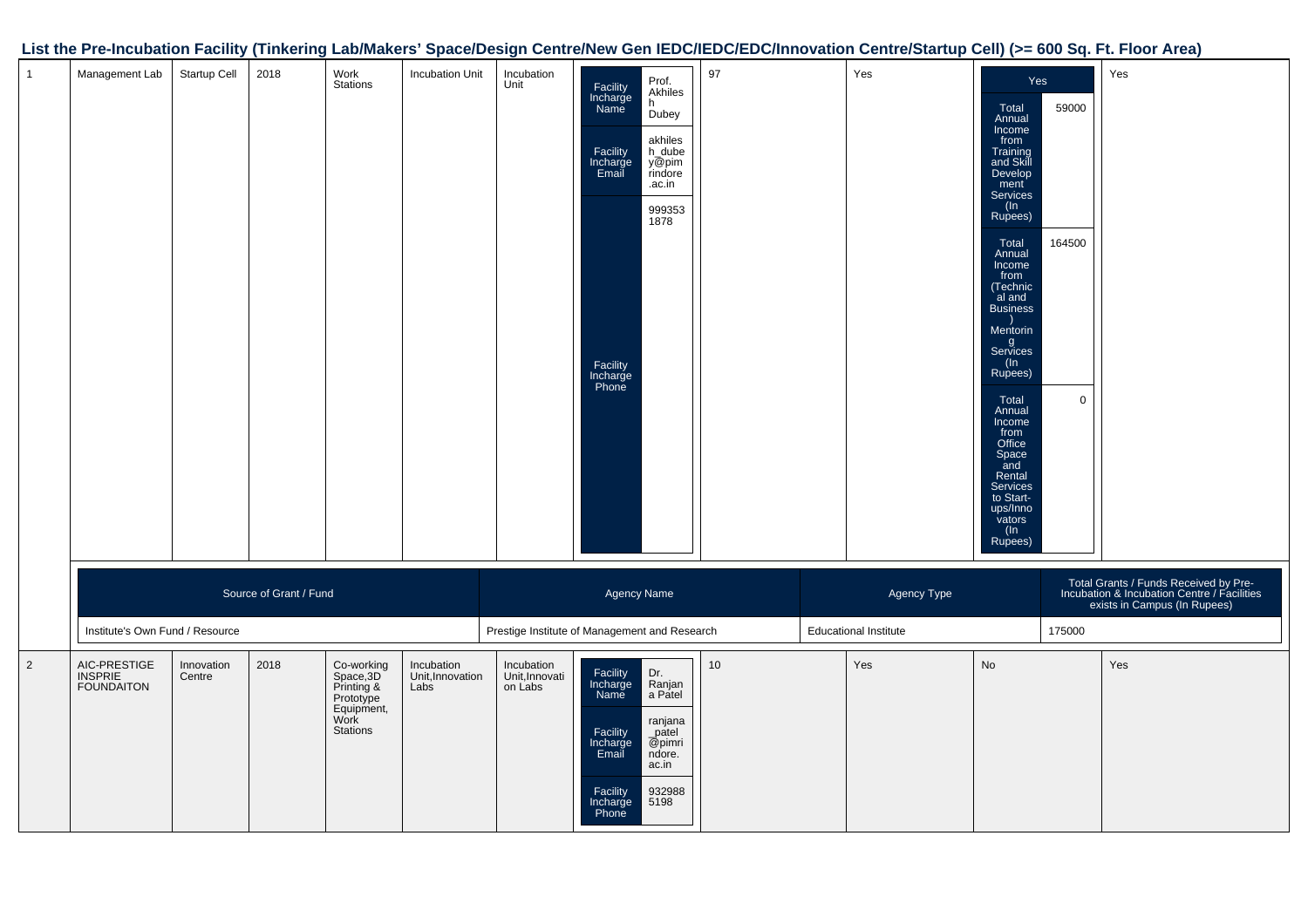#### **List the Pre-Incubation Facility (Tinkering Lab/Makers' Space/Design Centre/New Gen IEDC/IEDC/EDC/Innovation Centre/Startup Cell) (>= 600 Sq. Ft. Floor Area)**

|    |                |                                                   | Source of Grant / Fund |  |                                           |                                                                   |                                                                                                | <b>Agency Name</b>                                                                   | Agency Type |                        |    | Total Grants / Funds Received by Pre-<br>Incubation & Incubation Centre / Facilities<br>exists in Campus (In Rupees) |    |
|----|----------------|---------------------------------------------------|------------------------|--|-------------------------------------------|-------------------------------------------------------------------|------------------------------------------------------------------------------------------------|--------------------------------------------------------------------------------------|-------------|------------------------|----|----------------------------------------------------------------------------------------------------------------------|----|
|    | Funding Agency | 2018<br><b>Startup Cell</b><br>None<br><b>IPR</b> |                        |  |                                           | ATAL INNOVATION MISSION UNDER NITI AAYOG,<br>MINISTRY OF PLAANING |                                                                                                |                                                                                      |             | Govt. Agency (Central) |    | 33000000                                                                                                             |    |
| ر. | PIMR IPR Cell  |                                                   |                        |  | Cell/Technology<br><b>Transfer Centre</b> | <b>IPR</b><br>Cell/Technol<br>ogy Transfer<br>Centre              | Facility<br>Incharge<br>Name<br>Facility<br>Incharge<br>Email<br>Facility<br>Incharge<br>Phone | Dr.<br>Suneet<br>a Arya<br>sunita_<br>arya@<br>pimrind<br>ore.ac.i<br>930212<br>4986 |             | No                     | No |                                                                                                                      | No |

## **List the Centre of Excellence (CoE) Facilities with Advance Tools and Equipment at the HEI (>= 1000 Sq. Ft. Floor Area)**

**No Data Flled!**

## **List the Incubation Facilities at the HEI (>= 1500 Sq. Ft. Floor Area)**

| Srno | Name of Incubation<br>Facility | Year of<br>Establishment | Incubation with<br>Access to Other<br><b>I&amp;E</b> Facilities at<br>the HEI | Name of the<br>Funding<br>Schemes<br>Available with<br>Incubation Unit, if<br>any (Optional) | <b>Facility Details</b>                                                                                                                                                                        | <b>Total Nos of</b><br>Dedicated<br>Executive/Manag<br>ement team<br>Strength<br>Engaged at the<br>Facility |           | Had the Incubation Facility<br>Provided any Funding Support<br>for Idea/Prototype/Innovation<br>Development and<br>implementation during the<br>Financial Year 2019-20? | Had institute Generated Income<br>either from Services Offered by<br>Incubation Centre/Facilities? |                                                                                      | Had institute spent expenses<br>either from own<br>resource/received fund towards<br>Establishment/Operation of<br>Incubation Centre/Facilities? |
|------|--------------------------------|--------------------------|-------------------------------------------------------------------------------|----------------------------------------------------------------------------------------------|------------------------------------------------------------------------------------------------------------------------------------------------------------------------------------------------|-------------------------------------------------------------------------------------------------------------|-----------|-------------------------------------------------------------------------------------------------------------------------------------------------------------------------|----------------------------------------------------------------------------------------------------|--------------------------------------------------------------------------------------|--------------------------------------------------------------------------------------------------------------------------------------------------|
|      | Atal Incubation Centre         | 2018                     | <b>Innovation Labs</b>                                                        | Atal Incubation<br>Centre                                                                    | Facility<br>Dr.<br>Ranjan<br>Incharge<br>a Pátel<br>Name<br>ranjan<br>Facility<br>a_pate<br>I@pimr<br>Incharge<br>indore.<br>Email<br>ac.in<br>93298<br>Facility<br>85198<br>Incharge<br>Phone | 10                                                                                                          | <b>No</b> |                                                                                                                                                                         | No                                                                                                 |                                                                                      | Yes                                                                                                                                              |
|      |                                | Source of Grant / Fund   |                                                                               |                                                                                              |                                                                                                                                                                                                | <b>Agency Name</b>                                                                                          |           | Agency Type                                                                                                                                                             |                                                                                                    | Total Grants / Funds Received by Incubation<br>Facility exists in Campus (In Rupees) |                                                                                                                                                  |
|      | <b>Funding Agency</b>          |                          |                                                                               | Atal Incubation Centre                                                                       |                                                                                                                                                                                                | Govt. Agency (Central)                                                                                      |           | 33000000                                                                                                                                                                |                                                                                                    |                                                                                      |                                                                                                                                                  |

## **List the Innovation Park/Research Park Facilities at the HEI (>= 5000 Sq. Ft. Floor Area)**

**No Data Flled!**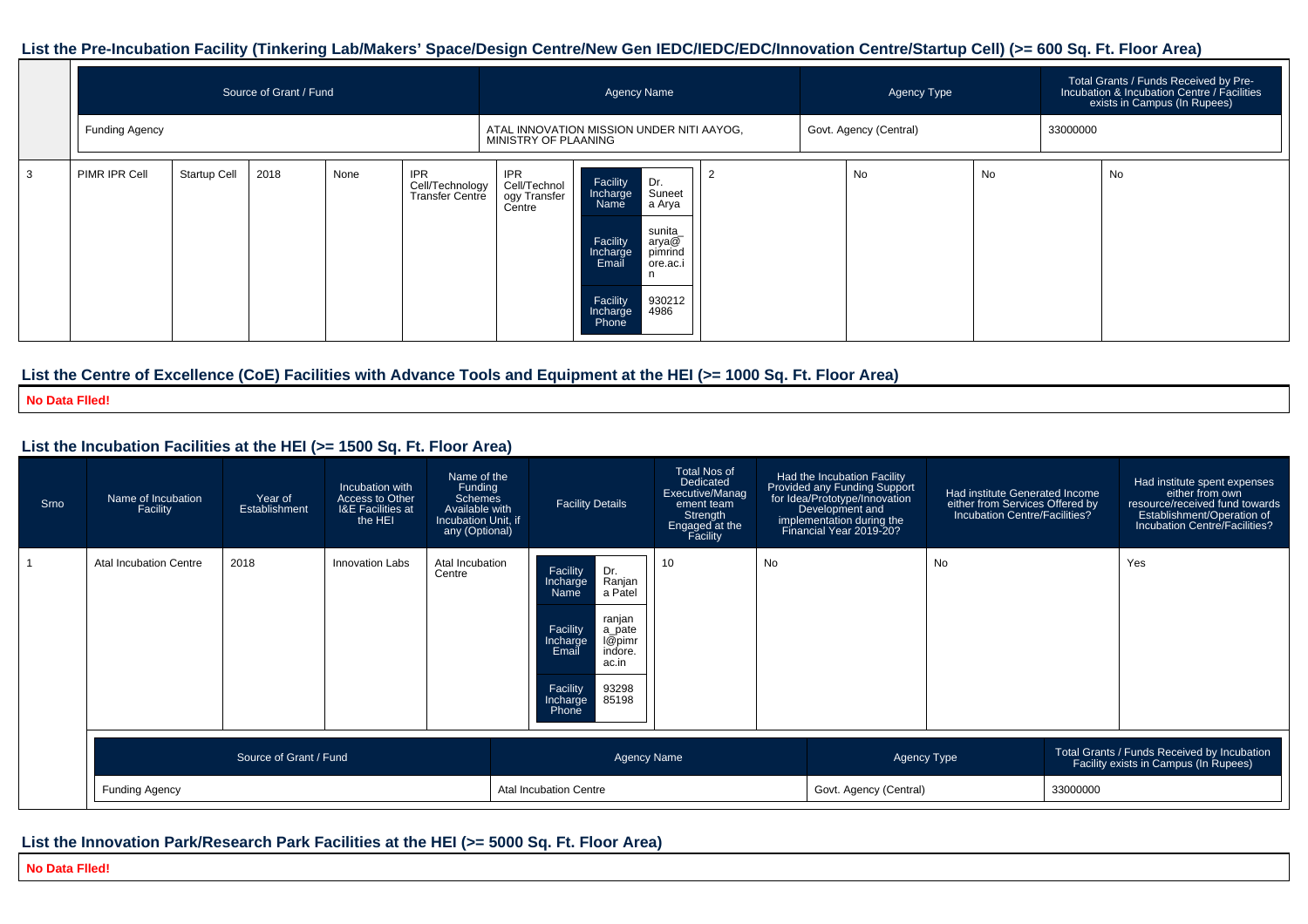## **No Data Flled!**

## **Provide detail list of Faculties as Mentor to help Ideas/Innovations/Startups**

| Srno           | Name of the Faculty                       | Designation of the Faculty | <b>Mentor Expert Area</b>                                         |   | Years of Experience in Mentorship (In<br>Years) |  |  |
|----------------|-------------------------------------------|----------------------------|-------------------------------------------------------------------|---|-------------------------------------------------|--|--|
|                | Dr. Ranjana Patel                         | Associate Professor        | Entrepreneurship/Startup Development                              |   | 3                                               |  |  |
|                | Name of Idea/Innovation/ Startup Mentored |                            | Mentoring Setup [Within (or) Outside] HEI                         |   | CIN (in case it is Startup)                     |  |  |
|                | Efasal                                    |                            | Within                                                            |   |                                                 |  |  |
| 2              | Dr. Manisha Singhai                       | Associate Professor        | IPR Protection & Commercialization                                | 3 |                                                 |  |  |
|                | Name of Idea/Innovation/ Startup Mentored |                            | Mentoring Setup [Within (or) Outside] HEI                         |   | CIN (in case it is Startup)                     |  |  |
|                | Robro Systems                             |                            | Outside                                                           |   |                                                 |  |  |
| 3              | Mr. Akhilesh Dubey                        | <b>Assistant Professor</b> | Idea/Innovation Development, Entrepreneurship/Startup Development |   | 5                                               |  |  |
|                | Name of Idea/Innovation/ Startup Mentored |                            | Mentoring Setup [Within (or) Outside] HEI                         |   | CIN (in case it is Startup)                     |  |  |
|                | <b>Baiso Organics</b>                     |                            | Within                                                            |   |                                                 |  |  |
| $\overline{4}$ | Mr. Jitendra Patel                        | <b>Assistant Professor</b> | Entrepreneurship/Startup Development                              |   | 3                                               |  |  |
|                | Name of Idea/Innovation/ Startup Mentored |                            | Mentoring Setup [Within (or) Outside] HEI                         |   | CIN (in case it is Startup)                     |  |  |
|                | Pro Organic Farmers                       |                            | Within                                                            |   |                                                 |  |  |
| 5              | Dr. Ranjana Patel                         | Associate Professor        | Entrepreneurship/Startup Development                              |   | $\overline{4}$                                  |  |  |
|                | Name of Idea/Innovation/ Startup Mentored |                            | Mentoring Setup [Within (or) Outside] HEI                         |   | CIN (in case it is Startup)                     |  |  |
|                | Perkant Tech                              |                            | Outside                                                           |   |                                                 |  |  |
| 6              | Mr. Akhilesh Dubey                        | <b>Assistant Professor</b> | Entrepreneurship/Startup Development                              |   | 2                                               |  |  |
|                | Name of Idea/Innovation/ Startup Mentored |                            | Mentoring Setup [Within (or) Outside] HEI                         |   | CIN (in case it is Startup)                     |  |  |
|                | Lakeside Ayurved Pvt. Ltd                 |                            | Within                                                            |   |                                                 |  |  |
| $\overline{7}$ | Mr. Akhilesh Dubey                        | <b>Assistant Professor</b> | Entrepreneurship/Startup Development                              |   | $\overline{2}$                                  |  |  |
|                | Name of Idea/Innovation/ Startup Mentored |                            | Mentoring Setup [Within (or) Outside] HEI                         |   | CIN (in case it is Startup)                     |  |  |
|                |                                           |                            |                                                                   |   |                                                 |  |  |
|                | <b>AM Enterprises</b>                     |                            | Within                                                            |   |                                                 |  |  |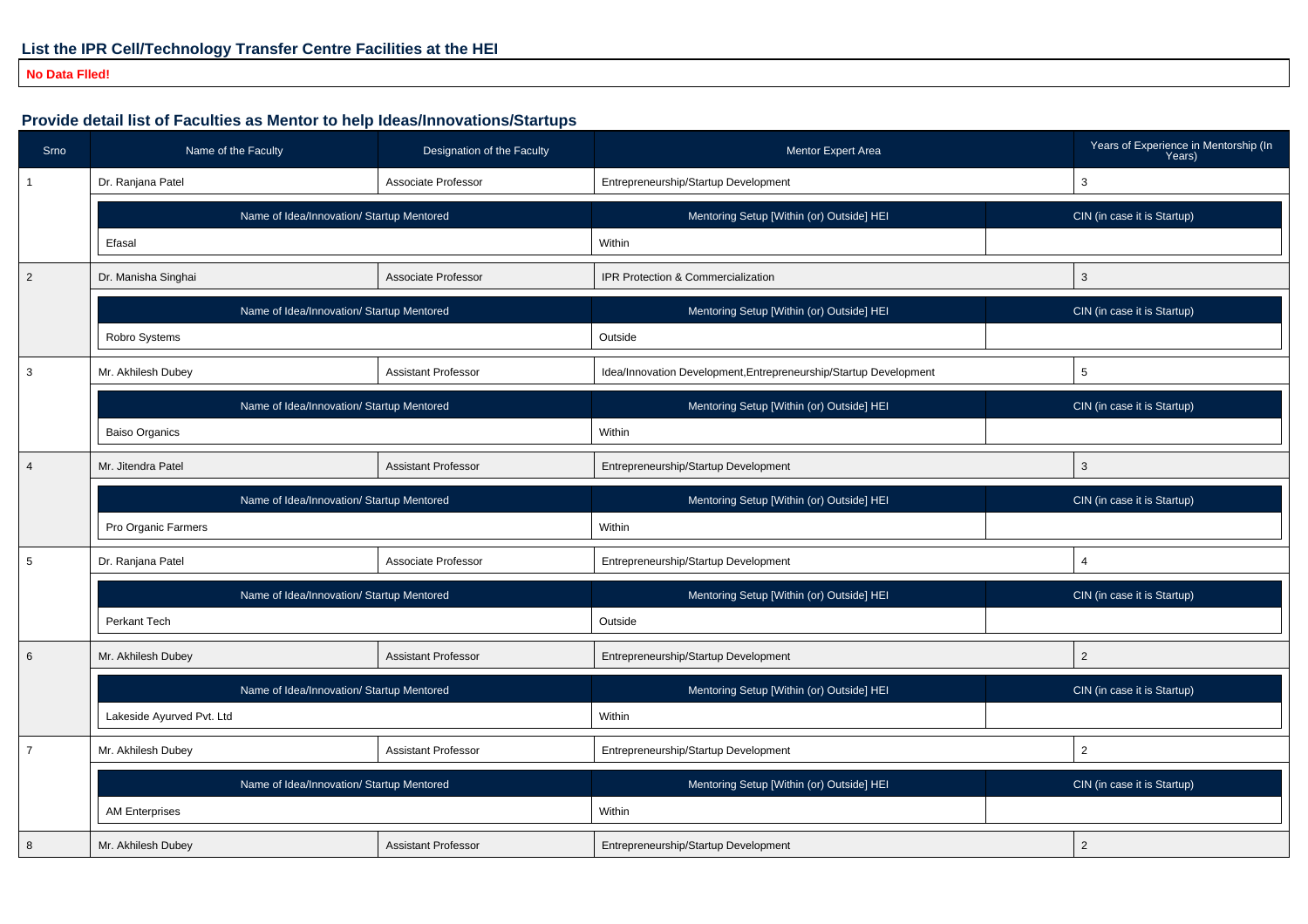## **Provide detail list of Faculties as Mentor to help Ideas/Innovations/Startups**

| Name of Idea/Innovation/ Startup Mentored | Mentoring Setup [Within (or) Outside] HEI | CIN (in case it is Startup) |
|-------------------------------------------|-------------------------------------------|-----------------------------|
| Shubham Agro Industries                   | Withir                                    |                             |

## **Provide detail list of External Experts/Agencies engaged as Mentor to help Ideas/Innovations/Startups**

#### **No Data Flled!**

# **List all the Innovations Generated Developed, Completed and Implemented in Ground with Support of Pre-incubation & Incubation facilities at the HEI and Recognitions Received**

| Srno | Name of the<br><b>Innovation Generated</b><br>with the Support of<br>HEI | Type of Innovation        | Nature of<br>Innovation                                        | Name of the<br><b>HEI Supported</b><br>Innovation<br>Development | Innovation<br>Developed<br>by | Stage of<br>Innovation<br>/Stage of<br>TRL it<br>started<br>receiving<br>the<br>Support<br>during the<br>FY 2019-<br>20 | Stage of<br>Innovation<br>/Stage of<br>TŘL<br>reached<br>as on 31st<br>March<br>2020                | Status Pre-<br>Incubation/Inc<br>ubation<br>Support to<br>Innovation as<br>on 31st March<br>2020 | Had the Innovation<br>Received any Recognition<br>at State, National,<br><b>International Level</b><br>Programs during the<br>financial period 2019-20 | Had the<br>Innovation<br>Converted into<br>Venture/Startu<br>p/SME Unit<br>during the<br>financial<br>period 2019-<br>20 | Had<br>Centre/institut<br>e provided any<br>Financial<br>support (either<br>own resource<br>or fund<br>received from<br>agencies) in<br>terms of Seed<br>Grant/Fund<br>Support to<br>Idea $/$<br>Prototype /<br>Innovations<br>Development<br>during the<br>financial<br>period 2019-<br><b>20</b> | Had the<br>Innovations<br>raised any<br>Seed<br>fund/Angel<br>Investment/VC<br>during the<br>period of<br>receiving pre-<br>incubation/inc<br>ubation<br>support at<br>vour Pre-<br>incubation/inc<br>ubation or HEI<br>during the<br>financial<br>period 2019-<br>20 | Had the Pre-<br>incubation/Inc<br>ubation<br>Centre/HEI<br>received any<br>income/revenu<br>e from<br>Idea/Prototype<br>/Innovations<br>for the pre-<br>incubation/inc<br>ubation<br>support and<br>the services<br>offered by<br>Pre-<br>incubation/inc<br>ubation or<br>institute during<br>the financial<br>period 2019 |
|------|--------------------------------------------------------------------------|---------------------------|----------------------------------------------------------------|------------------------------------------------------------------|-------------------------------|-------------------------------------------------------------------------------------------------------------------------|-----------------------------------------------------------------------------------------------------|--------------------------------------------------------------------------------------------------|--------------------------------------------------------------------------------------------------------------------------------------------------------|--------------------------------------------------------------------------------------------------------------------------|----------------------------------------------------------------------------------------------------------------------------------------------------------------------------------------------------------------------------------------------------------------------------------------------------|-----------------------------------------------------------------------------------------------------------------------------------------------------------------------------------------------------------------------------------------------------------------------|----------------------------------------------------------------------------------------------------------------------------------------------------------------------------------------------------------------------------------------------------------------------------------------------------------------------------|
|      | <b>Baiso Organics</b>                                                    | <b>Product Innovation</b> | Non-<br>Technological<br>/ Social /<br>Community<br>Innovation |                                                                  | Student                       | TRL 9:<br>Full<br>commerci<br>al<br>application<br>technolog<br>y available<br>for<br>consumer<br>S.                    | TRL9:<br>Full<br>commerci<br>al<br>application<br>technolog<br>y available<br>for<br>consumer<br>S. | Innovation<br>Adopted and<br>Implemented<br>at Ground                                            | No                                                                                                                                                     | Yes                                                                                                                      | <b>No</b>                                                                                                                                                                                                                                                                                          | No                                                                                                                                                                                                                                                                    | 60<br>00<br>Amo<br>$\Omega$<br>unt<br>Rec<br>eive<br>d in<br>Rs.                                                                                                                                                                                                                                                           |
|      |                                                                          | Name                      |                                                                |                                                                  | Type                          |                                                                                                                         |                                                                                                     | Gender                                                                                           |                                                                                                                                                        | Email                                                                                                                    |                                                                                                                                                                                                                                                                                                    | Contact                                                                                                                                                                                                                                                               |                                                                                                                                                                                                                                                                                                                            |
|      | Baisram Dhakad                                                           |                           | Student                                                        |                                                                  |                               |                                                                                                                         | Male                                                                                                |                                                                                                  | baisoorganics@gmail.com                                                                                                                                |                                                                                                                          |                                                                                                                                                                                                                                                                                                    | 9755544335                                                                                                                                                                                                                                                            |                                                                                                                                                                                                                                                                                                                            |

|                       | Name                      |                                                         | <b>Type</b> |         |                                                                                  | Gender                                                                                  |                                                                   | Email |    | Contact |                                                                                     |  |
|-----------------------|---------------------------|---------------------------------------------------------|-------------|---------|----------------------------------------------------------------------------------|-----------------------------------------------------------------------------------------|-------------------------------------------------------------------|-------|----|---------|-------------------------------------------------------------------------------------|--|
| AM<br>Enterpri<br>ses | <b>Product Innovation</b> | Non-Technological /<br>Social / Community<br>Innovation |             | Student | TRL9:<br>Full<br>commerci<br>application<br>technolog<br>y available<br>consumer | TRL9:<br>Full<br>commerci<br>application<br>technolog<br>y available<br>ושו<br>consumer | Innovation   No<br>Adopted<br>and<br>Implement<br>ed at<br>Ground | Yes   | No | No      | $\begin{array}{c} 32 \\ 00 \end{array}$<br>Amo<br>unt<br>Rec<br>eive<br>d in<br>Rs. |  |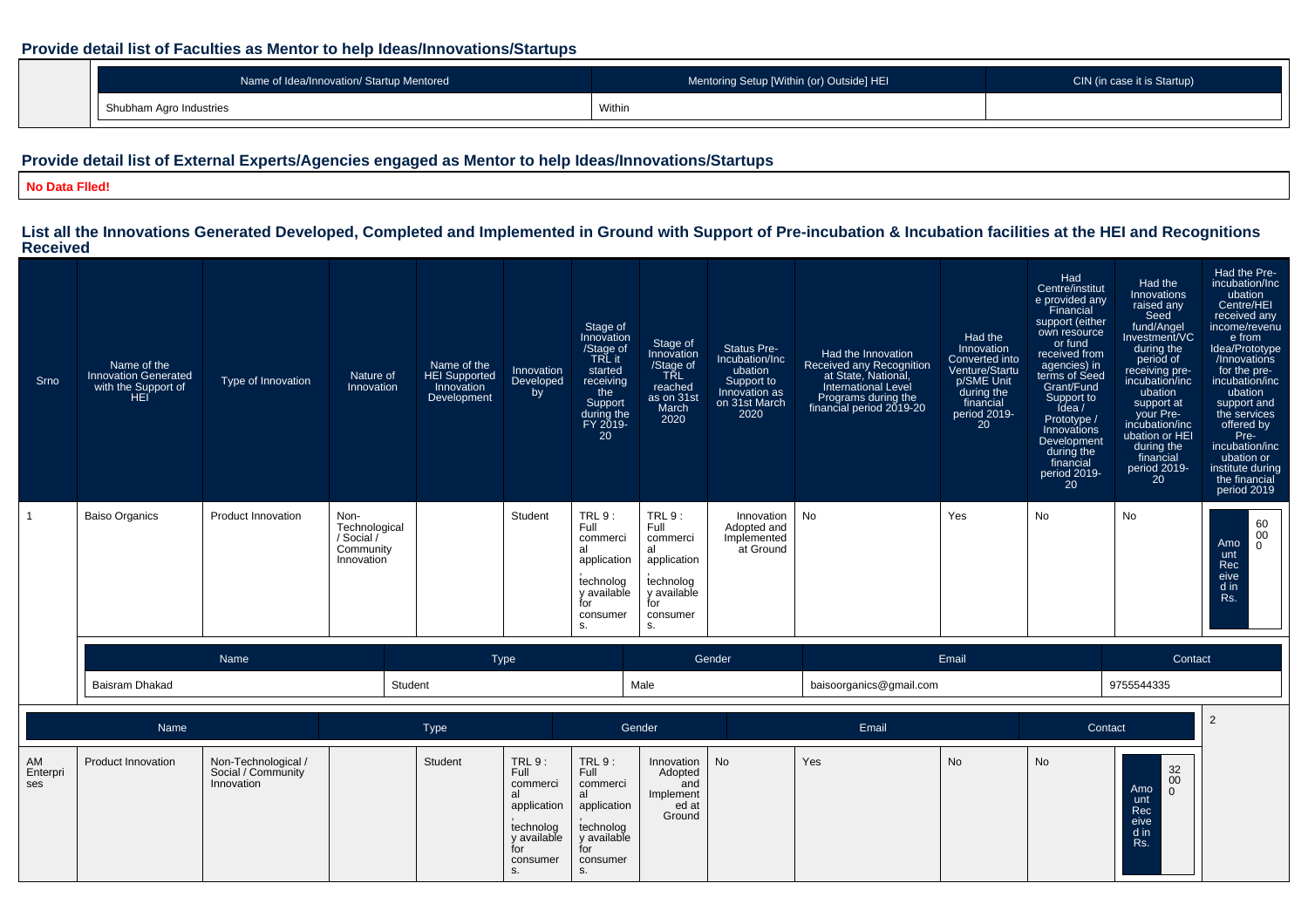|                           | Name                                               |                                                         |                                                                | Type                                                                  |                                                                                                                                                 | Gender                                                                                                |                                                       | Email                         |           |            | Contact    | $\mathsf{N}$                  |               |
|---------------------------|----------------------------------------------------|---------------------------------------------------------|----------------------------------------------------------------|-----------------------------------------------------------------------|-------------------------------------------------------------------------------------------------------------------------------------------------|-------------------------------------------------------------------------------------------------------|-------------------------------------------------------|-------------------------------|-----------|------------|------------|-------------------------------|---------------|
|                           | Reshma Bachwani                                    |                                                         | Student                                                        |                                                                       | Female                                                                                                                                          |                                                                                                       |                                                       | reshmabachwani8@gmail.com     |           | 9340973043 |            | $\mathbf{a}$<br>$\frac{m}{e}$ | $\frac{E}{a}$ |
| 3                         | Lakeside Ayurveda<br>Private Limited               | Product Innovation                                      | Non-<br>Technological<br>/ Social /<br>Community<br>Innovation | Student                                                               | TRL 9 :<br>Full<br>commerci<br>al<br>application<br>technolog<br>y available<br>for<br>consumer<br>S.                                           | TRL 9:<br>Full<br>commerci<br>al<br>application<br>technolog<br>y available<br>for<br>consumer<br>S.  | Innovation<br>Adopted and<br>Implemented<br>at Ground | No                            | Yes       | No         | No         | No                            |               |
|                           |                                                    | Name                                                    |                                                                | Type                                                                  |                                                                                                                                                 | Gender                                                                                                |                                                       |                               | Email     |            | Contact    |                               |               |
|                           | Amit Mangal                                        |                                                         | Student                                                        |                                                                       |                                                                                                                                                 | Male                                                                                                  |                                                       | amitmangalksalve@gmail.com    |           |            | 9074274489 |                               |               |
|                           | Name                                               |                                                         |                                                                | Type                                                                  |                                                                                                                                                 | Gender                                                                                                |                                                       | Email                         |           |            | Contact    | $\overline{4}$                |               |
| Pro<br>Organic<br>Farmers | Product<br>Innovation, Market-<br>place Innovation | Non-Technological /<br>Social / Community<br>Innovation |                                                                | Student<br>TRL 9 :<br>Full<br>commerci<br>al<br>for<br>consumer<br>S. | TRL 9:<br>Full<br>commerci<br>al<br>application<br>application<br>technolog<br>y available<br>technolog<br>y available<br>for<br>consumer<br>S. | Innovation<br>Adopted<br>and<br>Implement<br>ed at<br>Ground                                          | No                                                    | Yes                           | <b>No</b> | No         | <b>No</b>  |                               |               |
|                           | Name                                               |                                                         |                                                                | <b>Type</b>                                                           |                                                                                                                                                 | Gender                                                                                                |                                                       | Email                         |           |            | Contact    | $_{\rm a}^{\rm N}$            | $\frac{E}{a}$ |
| Shubham Goyal             |                                                    |                                                         | Student                                                        |                                                                       | Male                                                                                                                                            |                                                                                                       |                                                       | shubhamofficial2905@gmail.com |           | 9131871393 |            | $\mathsf{m}_{\mathsf{e}}$     |               |
| 5                         | Shubham Agro<br>Industries                         | Product Innovation                                      | Non-<br>Technological<br>/ Social /<br>Community<br>Innovation | Student                                                               | TRL 9 :<br>Full<br>commerci<br>al<br>application<br>technolog<br>y available<br>for<br>consumer<br>S.                                           | TRL 9 :<br>Full<br>commerci<br>al<br>application<br>technolog<br>y available<br>for<br>consumer<br>S. | Innovation<br>Adopted and<br>Implemented<br>at Ground | No                            | Yes       | No         | No         | No                            |               |
|                           |                                                    | Name                                                    |                                                                | Type                                                                  |                                                                                                                                                 | Gender                                                                                                |                                                       |                               | Email     |            | Contact    |                               |               |
|                           | Shubham Sahu                                       |                                                         | Student                                                        |                                                                       |                                                                                                                                                 | Male                                                                                                  |                                                       | shubhamsahu250@gmail.com      |           |            | 7000654868 |                               |               |
|                           | Name                                               |                                                         |                                                                | Type                                                                  |                                                                                                                                                 | Gender                                                                                                |                                                       | Email                         |           |            | Contact    | 6                             |               |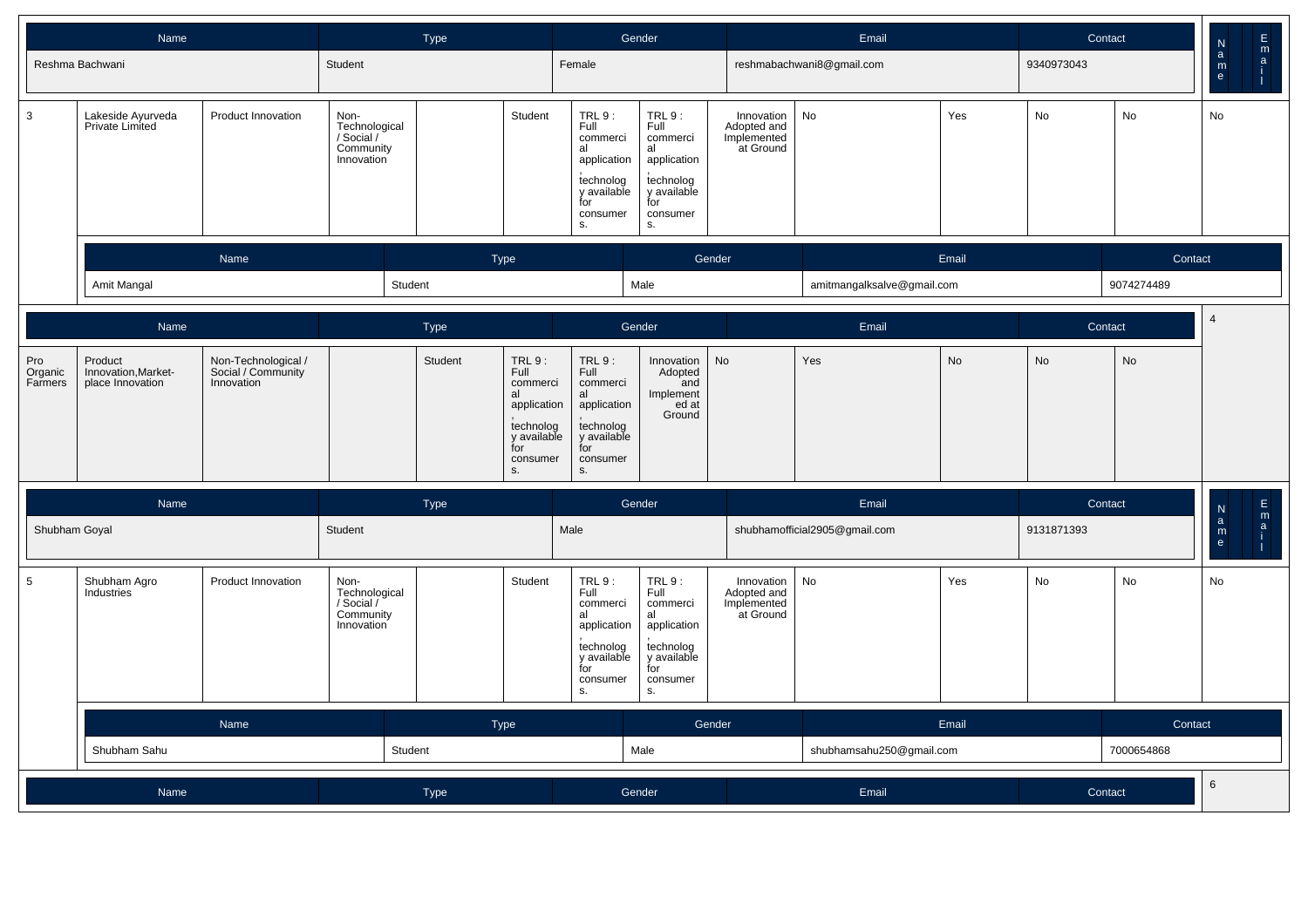| Robro<br>Systems | Product Innovation    | Technological                                           |                                              | External to the<br>Institute/Incub<br>atee   | TRL9:<br>Full<br>commerci<br>al<br>application<br>technolog<br>y available<br>for<br>consumer<br>S. | <b>TRL 9:</b><br>Full<br>commerci<br>al<br>application<br>technolog<br>y available<br>for<br>consumer<br>S. | Innovation<br>Adopted<br>and<br>Implement<br>ed at<br>Ground                                        | No                                                    | Yes                    | No        | No         | No         |                                                   |  |
|------------------|-----------------------|---------------------------------------------------------|----------------------------------------------|----------------------------------------------|-----------------------------------------------------------------------------------------------------|-------------------------------------------------------------------------------------------------------------|-----------------------------------------------------------------------------------------------------|-------------------------------------------------------|------------------------|-----------|------------|------------|---------------------------------------------------|--|
|                  | Name                  |                                                         |                                              | Type                                         |                                                                                                     | Gender                                                                                                      |                                                                                                     |                                                       | Email                  |           | Contact    |            | E<br>${\sf N}$<br>m                               |  |
| Harshit Sureka   |                       |                                                         | Innovator/Entrepreneur External to Institute |                                              |                                                                                                     | Male                                                                                                        |                                                                                                     |                                                       | hello@robrosystems.com |           | 9893452000 |            | $\mathbf{a}$<br>$\mathbf{a}$<br>m<br>$\mathbf{e}$ |  |
| $\overline{7}$   | Perkant Tech Pvt. Ltd | Process<br>Innovation, Service<br>Innovation            | Technological                                |                                              | External to<br>the<br>Institute/In<br>cubatee                                                       | <b>TRL 9:</b><br>Full<br>commerci<br>al<br>application<br>technolog<br>y available<br>for<br>consumer<br>S. | TRL9:<br>Full<br>commerci<br>al<br>application<br>technolog<br>y available<br>for<br>consumer<br>S. | Innovation<br>Adopted and<br>Implemented<br>at Ground | No                     | Yes       | No         | No         | No                                                |  |
|                  |                       | Name                                                    |                                              |                                              | Type                                                                                                |                                                                                                             |                                                                                                     | Gender                                                |                        | Email     |            | Contact    |                                                   |  |
|                  | Sanaiya Jaswani       |                                                         |                                              | Innovator/Entrepreneur External to Institute |                                                                                                     |                                                                                                             | Female                                                                                              |                                                       | info@perkanttech.com   |           |            | 7328000047 |                                                   |  |
|                  | Name                  |                                                         |                                              | Type                                         |                                                                                                     | Gender                                                                                                      |                                                                                                     |                                                       | Email                  |           | Contact    |            | 8                                                 |  |
| EFasal           | Process Innovation    | Non-Technological /<br>Social / Community<br>Innovation |                                              | External to the<br>Institute/Incub<br>atee   | TRL 9:<br>Full<br>commerci<br>al<br>application<br>technolog<br>y available<br>for                  | TRL9:<br>Full<br>commerci<br>al<br>application<br>technolog<br>y available<br>for                           | Innovation<br>Adopted<br>and<br>Implement<br>ed at<br>Ground                                        | No                                                    | No                     | <b>No</b> | No         | No         |                                                   |  |
|                  |                       |                                                         |                                              |                                              | consumer<br>s.                                                                                      | consumer<br>S.                                                                                              |                                                                                                     |                                                       |                        |           |            |            |                                                   |  |
|                  | Name                  |                                                         |                                              | Type                                         |                                                                                                     | Gender                                                                                                      |                                                                                                     |                                                       | Email                  |           | Contact    |            | E<br>$\frac{N}{a}$<br>m                           |  |

## **List all the Ventures/Startups/SME Units Established with Support of Pre-incubation & Incubation facilities at the HEI**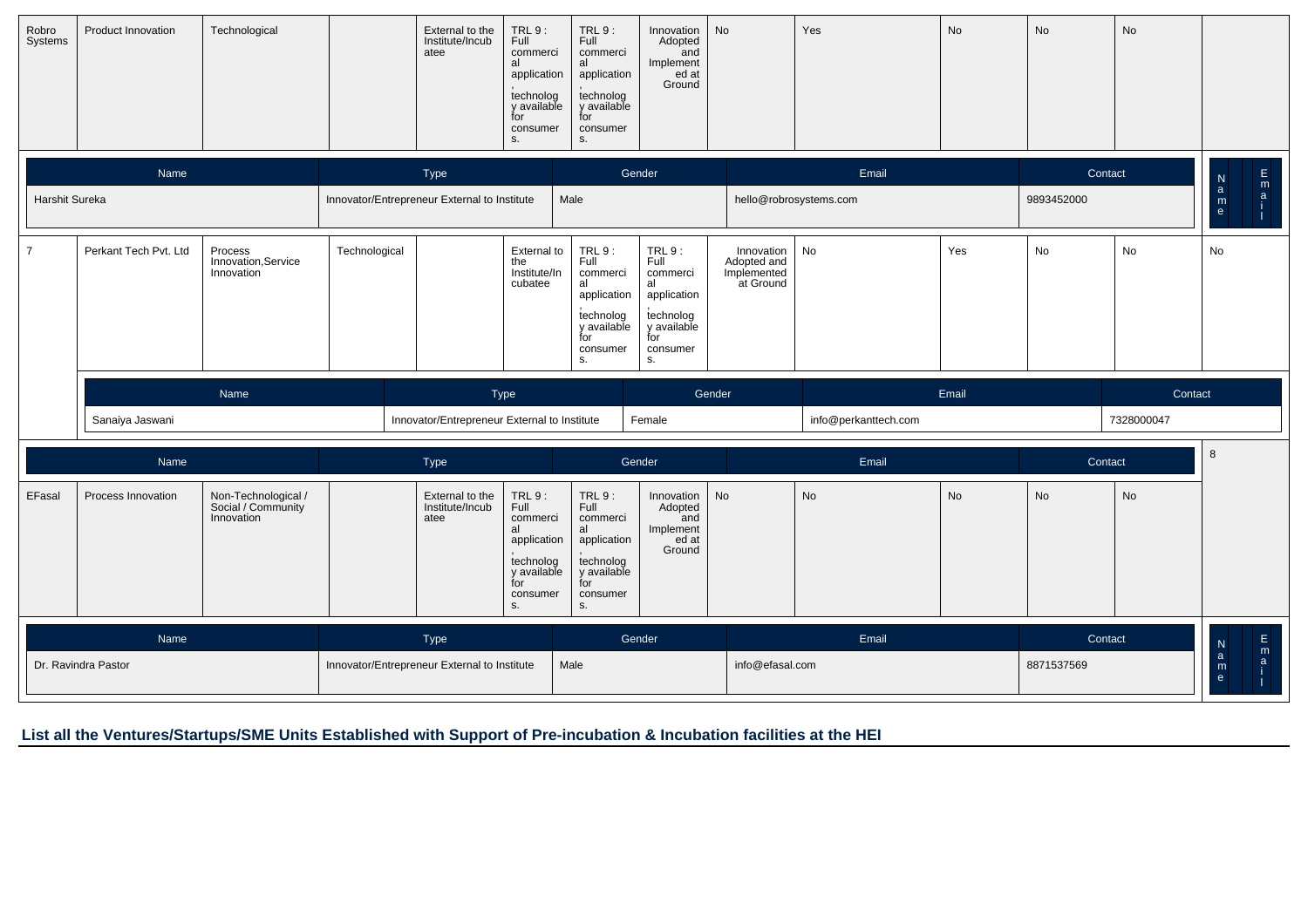| Srno           | Name of the<br>Venture/Startup/SME<br>Unit Established with<br>the Support of HEI | Type of Innovation of<br>Venture/Startup/SME<br><b>Unit</b> | Nature of<br>Innovation | Name of the<br>Pre-<br>Incubation/In<br>cubation Unit<br>of HEI<br>Supported<br>Innovation<br>Development | Venture<br>Founded<br>by | Venture Registerd as                                                                                                            | Year of<br>Registrati<br>on | What is the current<br>status of Pre-<br>Incubation/Incubation<br>Support to Venture/<br>Startup/ SME Unit as on<br>31st March 2020? | Had the<br>Venture<br><b>Received any</b><br>Recognition<br>at State,<br>National.<br>International<br>Level<br>Programs<br>during the<br>financial<br>period 2019-<br>20? | Had<br>Centre/institu<br>te provided<br>any Financial<br>support<br>(either own<br>resource or<br>fund received<br>from<br>agencies) in<br>terms of<br>Seed<br>Grant/Fund<br>Support to<br>Venture<br>establishmen<br>t during the<br>financial<br>period 2019-<br>20 | Had the<br>venture/startu<br>p raised any<br>Seed<br>fund/Angel<br>Investment/V<br>C during the<br>period of<br>receiving pre-<br>incubation/inc<br>ubation<br>support at<br>your Pre-<br>incubation/inc<br>ubation or<br>HEI during<br>the financial<br>period 2019-<br>20 | Had the Pre-<br>incubation/In<br>cubation<br>Centre/HEI<br>received any<br>income/reven<br>ue from<br>venture/startu<br>p for the pre-<br>incubation/inc<br>ubation<br>support and<br>the services<br>offered by<br>Pre-<br>incubation/inc<br>ubation or<br>institute<br>during the<br>financial<br>period 2019-<br>20 | Has the<br>Start-up<br>Grown to a<br>stage of<br>Employment<br>Generation to<br>10 Numbers<br>or an annual<br>Turnover to<br>Rs. 50 Lakhs<br>during the<br>financial year<br>2019-20 |
|----------------|-----------------------------------------------------------------------------------|-------------------------------------------------------------|-------------------------|-----------------------------------------------------------------------------------------------------------|--------------------------|---------------------------------------------------------------------------------------------------------------------------------|-----------------------------|--------------------------------------------------------------------------------------------------------------------------------------|----------------------------------------------------------------------------------------------------------------------------------------------------------------------------|-----------------------------------------------------------------------------------------------------------------------------------------------------------------------------------------------------------------------------------------------------------------------|-----------------------------------------------------------------------------------------------------------------------------------------------------------------------------------------------------------------------------------------------------------------------------|------------------------------------------------------------------------------------------------------------------------------------------------------------------------------------------------------------------------------------------------------------------------------------------------------------------------|--------------------------------------------------------------------------------------------------------------------------------------------------------------------------------------|
|                | <b>Baiso Organics</b>                                                             | Product Innovation                                          | Non-<br>Technologica    | 7354                                                                                                      | Student                  | <b>BHPPD</b><br>Venture<br>4225A<br>with<br>MSME<br>Registrati<br>on No<br>23BHP<br>Venture<br>PD4226<br>with GST<br>A1ZY<br>No | 2018-19                     | Received Incubation<br>Support from Incubation<br>Unit                                                                               | No                                                                                                                                                                         | No                                                                                                                                                                                                                                                                    | No                                                                                                                                                                                                                                                                          | 60<br>00<br>Am<br>$\mathbf{0}$<br>oun<br>Rec<br>eive<br>d in<br>Rs.                                                                                                                                                                                                                                                    | Yes                                                                                                                                                                                  |
|                | Baisram Singh Dhakkar                                                             | Name                                                        |                         | <b>DIN</b> number                                                                                         |                          | <b>Type</b><br>Student                                                                                                          | Male                        | Gender                                                                                                                               |                                                                                                                                                                            | baisoorganics@gmail.com                                                                                                                                                                                                                                               | Email                                                                                                                                                                                                                                                                       | Contact<br>9755544335                                                                                                                                                                                                                                                                                                  |                                                                                                                                                                                      |
| $\overline{2}$ | <b>AM Enterprises</b>                                                             | Product Innovation                                          | Non-<br>Technologica    | 7354                                                                                                      | Alumni                   | bhppd4<br>Venture<br>425a<br>with<br><b>MSME</b><br>Registrati<br>on No<br>23CJFP<br>Venture<br>with GST<br>B6190J<br>1ZA<br>No | 2019-20                     | Received Incubation<br>Support from Incubation<br>Unit                                                                               | No                                                                                                                                                                         | No                                                                                                                                                                                                                                                                    | No                                                                                                                                                                                                                                                                          | 32<br>00<br>Am<br>$\mathbf{0}$<br>oun<br>Rec<br>eive<br>d in<br>Rs.                                                                                                                                                                                                                                                    | No                                                                                                                                                                                   |
|                |                                                                                   | Name                                                        |                         | <b>DIN</b> number                                                                                         |                          | <b>Type</b>                                                                                                                     |                             | Gender                                                                                                                               |                                                                                                                                                                            |                                                                                                                                                                                                                                                                       | Email                                                                                                                                                                                                                                                                       | Contact                                                                                                                                                                                                                                                                                                                |                                                                                                                                                                                      |
|                | RESHMA BACHWANI                                                                   |                                                             |                         |                                                                                                           |                          | Alumni Entrepreneur                                                                                                             | Female                      |                                                                                                                                      |                                                                                                                                                                            | m                                                                                                                                                                                                                                                                     | reshmabachwani8@gmail.co                                                                                                                                                                                                                                                    | 9340973043                                                                                                                                                                                                                                                                                                             |                                                                                                                                                                                      |
| 3              | <b>LAKESIDE</b><br>AYURVEDA<br>PRIVATE LIMITED                                    | Product Innovation                                          | Non-<br>Technologica    | 7354                                                                                                      | Alumni                   | U24100<br>MP2020<br>Venture<br>with<br>PTC050<br>Corporate<br>Identificati<br>961<br>on<br>Number<br>(CIN)<br>Registrati<br>on  | 2019-20                     | Received Incubation<br>Support from incubation<br>Unit                                                                               | No                                                                                                                                                                         | No                                                                                                                                                                                                                                                                    | No                                                                                                                                                                                                                                                                          | $\begin{array}{c} 13 \\ 00 \end{array}$<br>Am<br>$\overline{0}$<br>oun<br>t<br>Rec<br>eive<br>$d$ in<br>Rs.                                                                                                                                                                                                            | Yes                                                                                                                                                                                  |
|                |                                                                                   | Name                                                        |                         | DIN number                                                                                                |                          | Type                                                                                                                            |                             | Gender                                                                                                                               |                                                                                                                                                                            |                                                                                                                                                                                                                                                                       | Email                                                                                                                                                                                                                                                                       | Contact                                                                                                                                                                                                                                                                                                                |                                                                                                                                                                                      |
|                | <b>AMIT MANGAL</b>                                                                |                                                             | 07957553                |                                                                                                           |                          | Alumni Entrepreneur                                                                                                             | Male                        |                                                                                                                                      |                                                                                                                                                                            | .com                                                                                                                                                                                                                                                                  | amitmangalpimr1719@gmail                                                                                                                                                                                                                                                    | 9074274489                                                                                                                                                                                                                                                                                                             |                                                                                                                                                                                      |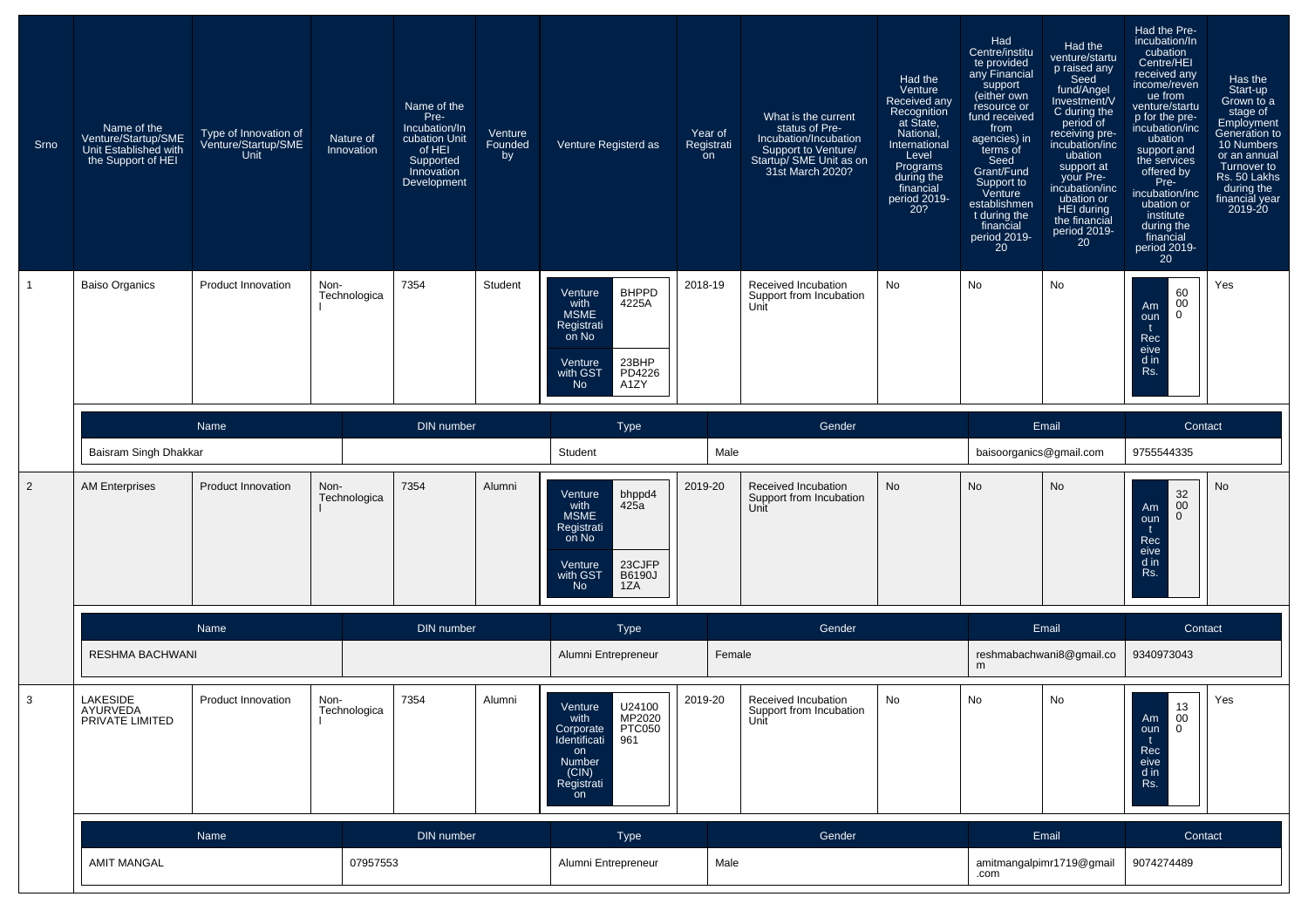|                 | Krishna Goyal              |                                                    |                      | 08699810          |                                               | Incubatee Entrepreneur                                                                                                         | Male    |                                                        |    |                  |                            | ۰.          |     |
|-----------------|----------------------------|----------------------------------------------------|----------------------|-------------------|-----------------------------------------------|--------------------------------------------------------------------------------------------------------------------------------|---------|--------------------------------------------------------|----|------------------|----------------------------|-------------|-----|
| $\overline{4}$  | Pro Organic Farmers        | Product<br>Innovation, Market-<br>place Innovation | Non-<br>Technologica | 7354              | Alumni                                        | <b>NA</b><br>Venture<br>with<br>Corporate<br>Identificati<br>on<br>Number<br>(CIN)<br>Registrati<br>on                         | 2019-20 | Received Incubation<br>Support from Incubation<br>Unit | No | No               | No                         | No          | No  |
|                 |                            | Name                                               |                      | <b>DIN</b> number |                                               | Type                                                                                                                           |         | Gender                                                 |    |                  | Email                      | Contact     |     |
|                 | Shubham Goyal              |                                                    | <b>NA</b>            |                   |                                               | Alumni Entrepreneur                                                                                                            | Male    |                                                        |    | com              | shubhamofficial2905@gmail. | 9617410235  |     |
| $5\phantom{.0}$ | Shubham Agro<br>Industries | Product Innovation                                 | Non-<br>Technologica | 7354              | Alumni                                        | <b>NA</b><br>Venture<br>with<br>Corporate<br>Identificati<br>on<br>Number<br>(CIN)<br>Registrati<br>on                         | 2019-20 | Received Incubation<br>Support from Incubation<br>Unit | No | No               | No                         | No          | Yes |
|                 |                            | Name                                               |                      | DIN number        |                                               | Type                                                                                                                           |         | Gender                                                 |    |                  | Email                      | Contact     |     |
|                 | Shubham Sahu               |                                                    | NA                   |                   |                                               | Alumni Entrepreneur                                                                                                            | Male    |                                                        |    | m                | shubhamsahu250@gmail.co    | 8602422968  |     |
| 6               | Perkant Tech Pvt.<br>Ltd   | Product Innovation                                 | Technologica         | 7358              | External<br>to the<br>Institute/I<br>ncubatee | U72900<br>Venture<br>MP2020<br>with<br>Corporate<br>PTC051<br>482<br>Identificati<br>on<br>Number<br>(CIN)<br>Registrati<br>on | 2019-20 | Received Incubation<br>Support from Incubation<br>Unit | No | No               | No                         | No          | No  |
|                 |                            | Name                                               |                      | DIN number        |                                               | Type                                                                                                                           |         | Gender                                                 |    |                  | Email                      | Contact     |     |
|                 | Saniya Jeswani             |                                                    | 08761097             |                   |                                               | Innovator/Entrepreneur<br>External to Institute                                                                                | Female  |                                                        |    | info@perkant.com |                            | 07328000047 |     |
| $\overline{7}$  | Robro Systems              | Product Innovation                                 | Non-<br>Technologica | 7358              | External<br>to the<br>Institute/I<br>ncubatee | U72900<br>Venture<br>with<br>MP2018<br>PTC047<br>102<br>Corporate<br>Identificati<br>on<br>Number<br>(CIN)<br>Registrati<br>on | 2018-19 | Received Incubation<br>Support from Incubation<br>Unit | No | No               | No                         | No          | No  |
|                 |                            | Name                                               |                      | DIN number        |                                               | Type                                                                                                                           |         | Gender                                                 |    |                  | Email                      | Contact     |     |
|                 | Harshit Sureka             |                                                    | 07596117             |                   |                                               | Innovator/Entrepreneur<br>External to Institute                                                                                | Male    |                                                        |    | s.com            | harshit.sureka@robrosystem | 9893452000  |     |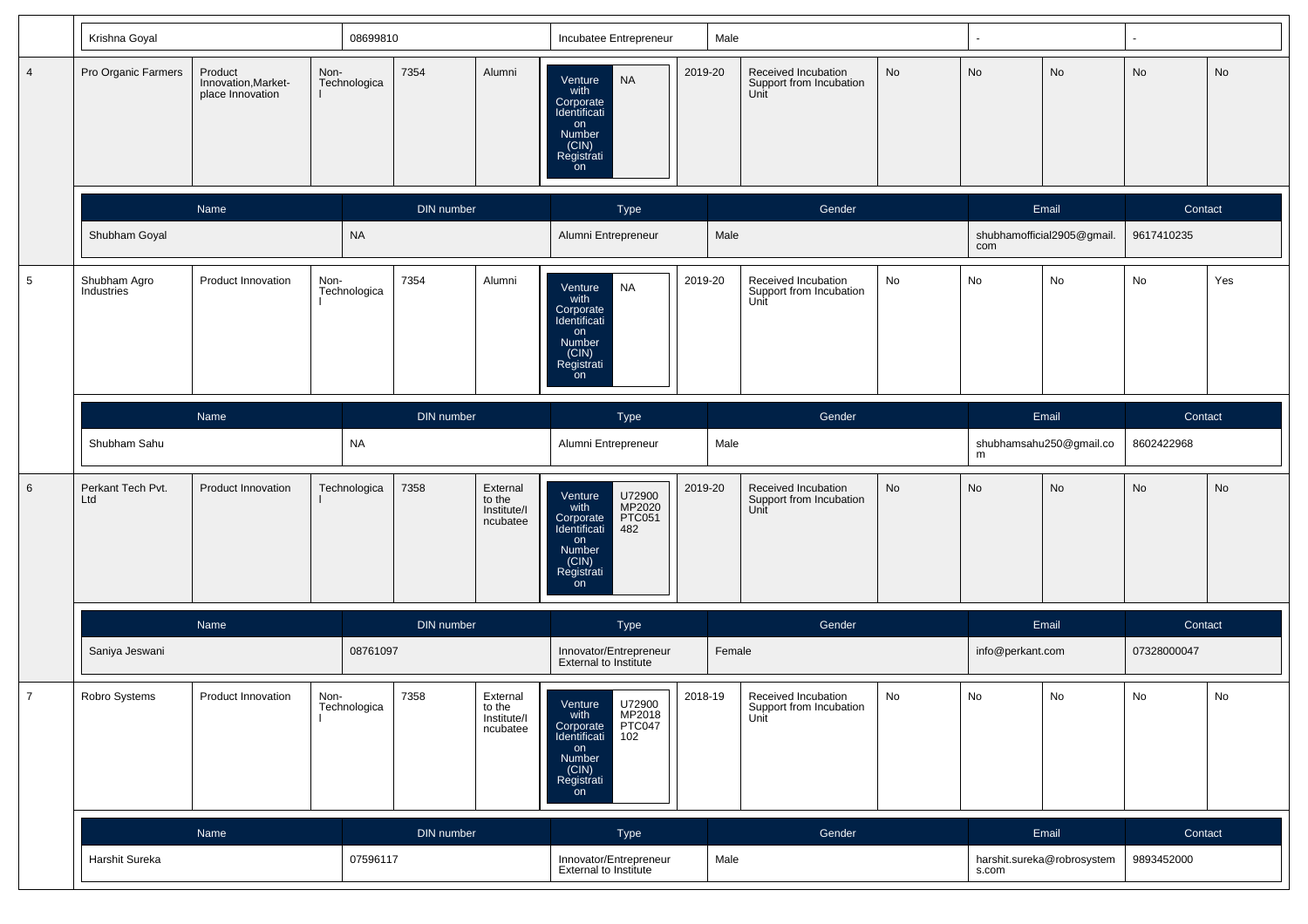### **List all the Collaborations with External Agencies and Co-Creation of I&E Activities by the HEI**

| Srno | <b>Collaborated Agency Name</b> | <b>Collaborated Agency Type</b>  | Purpose of Collaboration                                                             | Type of Support Offered | No. of Student<br>Projects/Ideas/<br>Innovation / Startups<br>from the HEI get<br>benefitted through<br>this partnership | Date of MOU /<br>Agreement Signed<br>on. |
|------|---------------------------------|----------------------------------|--------------------------------------------------------------------------------------|-------------------------|--------------------------------------------------------------------------------------------------------------------------|------------------------------------------|
|      | Innovivi                        | Corporate / Industry Association | Providing (or) Receiving Mentor and Handholding Support to<br>Support I&E Activities | Mentoring               | 10                                                                                                                       | 29-06-2019                               |
|      | Department of MSME              | Govt. Agency (State)             | Providing (or) Receiving Mentor and Handholding Support to<br>Support I&E Activities | Mentoring               | 10                                                                                                                       | 14-08-2019                               |
|      | Womennovator                    | Non-Govt. Agencies               | Providing (or) Receiving Mentor and Handholding Support to<br>Support I&E Activities | Mentoring               | 10                                                                                                                       | 29-10-2019                               |

### **List the IPs Filed/Published/Granted (Copyright & Designs Only) by the HEI as an Applicant / Co-applicant / Co-owner**

| Srno | Title/Name of IP(Copyright &<br>Designs Only) | Type of IP(Copyright & Designs<br>Only) | IP(Copyright & Designs Only) Registration Number of<br>Copyright/Design | <b>Application Level</b> | Date of<br>Copyright /<br>Design IP Filed/<br>Published<br>(Year, Month) | Copy of receipt /<br>application<br>screenshot<br>[PDF or Image] | <b>Current Status of</b><br>IP(Copyright &<br>Designs Only) as on<br>31st March 2020 | Has this IP(Copyright<br>& Designs Only) been<br>Commercialized/Tran<br>sferred to<br>Industry/Startup/Socie |  |  |  |  |
|------|-----------------------------------------------|-----------------------------------------|-------------------------------------------------------------------------|--------------------------|--------------------------------------------------------------------------|------------------------------------------------------------------|--------------------------------------------------------------------------------------|--------------------------------------------------------------------------------------------------------------|--|--|--|--|
|      | <b>Organizational Excellence Model</b>        | <b>IPRFiledPublished</b>                | L-82883/2019                                                            | National                 | 2019 - 05                                                                | Uploaded                                                         | Published                                                                            | No                                                                                                           |  |  |  |  |
|      | Department/Centre Name                        |                                         |                                                                         |                          |                                                                          |                                                                  |                                                                                      |                                                                                                              |  |  |  |  |
|      | Copyright Office, Governm                     |                                         |                                                                         |                          |                                                                          |                                                                  |                                                                                      |                                                                                                              |  |  |  |  |

### **List the IP (Patents only) Filed by the HEI as Applicant / Co-applicant / Co-owner**

| Srno | <b>Title/Name of Patent</b>                                                                      | <b>IP Registration Number</b>                                   | Date of Filed/Published (Year, Month) | <b>Application Level</b> | Copy of receipt / application<br>screenshot [PDF or Image] |
|------|--------------------------------------------------------------------------------------------------|-----------------------------------------------------------------|---------------------------------------|--------------------------|------------------------------------------------------------|
|      | Cow/Buffalo Dung Idols, The Product that<br>Will Transform the World into Safer Place to<br>Live | A01G22/00                                                       | International                         | 2019 - 09                | Uploaded                                                   |
|      |                                                                                                  | Cow dung Pots, The Product that Will Take<br>the world by Storm | A47G/00                               | International            | $2019 - 04$                                                |

#### **List the IPs hold by the Innovation teams/Startups Incubated at the Pre-incubation/incubation Unit of the HEI**

**No Data Flled!**

## **List the IP Commercialized/Transferred Published & Granted to HEI as Co-applicant/Co-owner**

**No Data Flled!**